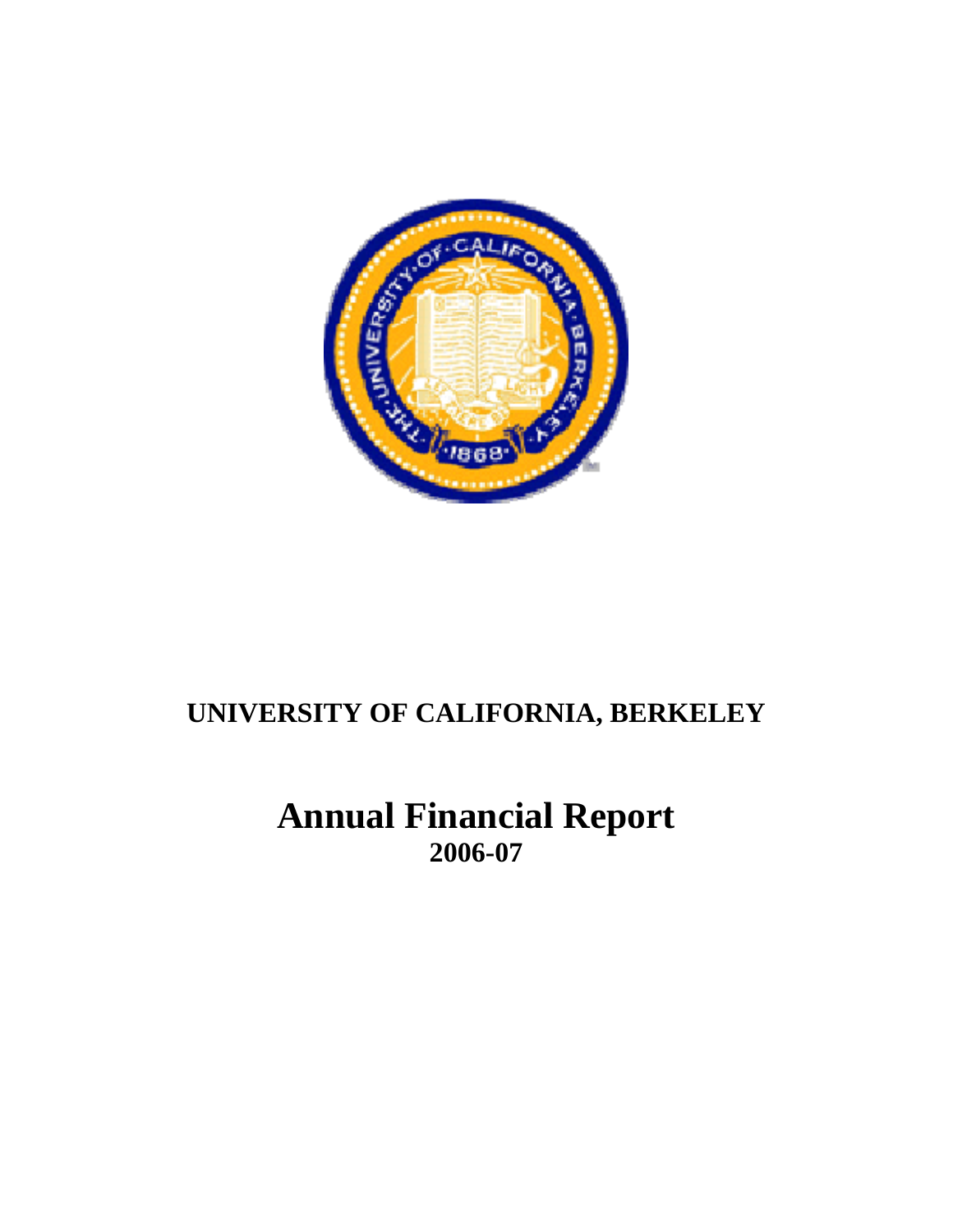## **TABLE OF CONTENTS Fiscal Year 2006-07**

| <b>Management's Discussion and Analysis</b>                                | 3  |
|----------------------------------------------------------------------------|----|
| Letter from the Associate Vice Chancellor – Finance and Controller         | 13 |
| <b>Financial Statements:</b>                                               |    |
| Statements of Net Assets at June 30, 2007 and 2006                         | 14 |
| <b>Statements of Revenues, Expenses and Changes in Net Assets</b>          |    |
| for the Years Ended June 30, 2007 and 2006                                 | 15 |
| <b>Statements of Cash Flows for the Years Ended June 30, 2007 and 2006</b> | 16 |
| <b>Notes to Financial Statements</b>                                       | 18 |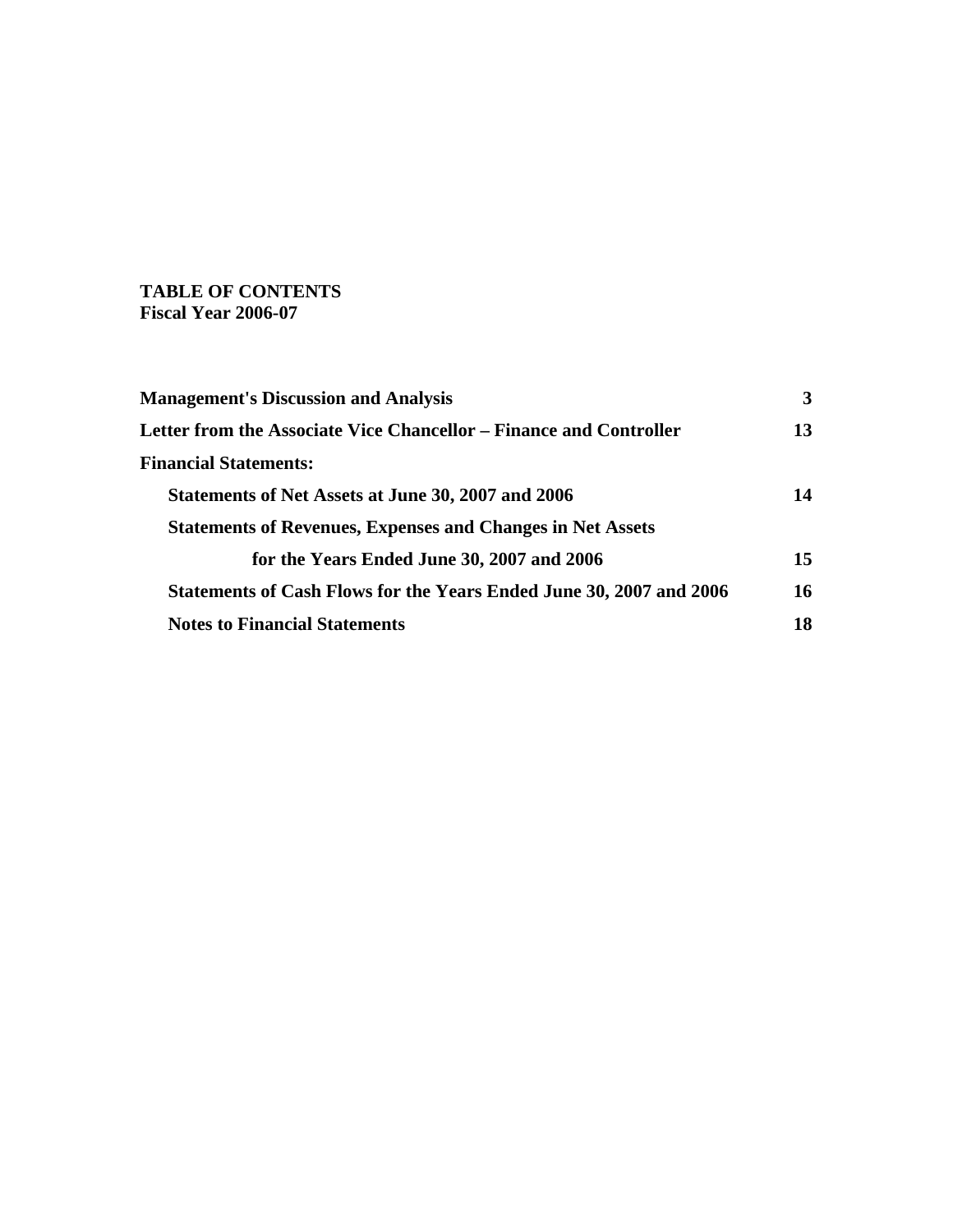The objective of Management's Discussion and Analysis is to help readers of the University of California, Berkeley's financial statements better understand the financial position and operating activities for the fiscal year ended June 30, 2007, with selected comparative information for the year ended June 30, 2006. Certain revisions in classification for comparability have been made to the prior year information in order to correspond to the current year presentation. This discussion has been prepared by management and should be read in conjunction with the financial statements and notes to the financial statements. Unless otherwise indicated, years (2006, 2007) in this discussion refer to the fiscal year ended June 30.

The University of California, Berkeley's financial report communicates financial information for the University of California Berkeley campus (Berkeley) through three primary financial statements and notes to the financial statements. The three financial statements present the financial position, changes in the financial position and cash flows for Berkeley. The notes provide additional information that is essential to a full understanding of the financial statements.

The financial statements for the University of California, Berkeley Foundation (Foundation) are presented separately from Berkeley's and are not covered in this discussion and analysis. Complete Foundation financial statements for the years ended June 30, 2007 and 2006 may be obtained by contacting the Berkeley office of the Vice Chancellor-University Relations or Treasurer of the Foundation at 2080 Addison Street #4200, Berkeley, CA 94720-4200, (510) 642-1212.

### **THE UNIVERSITY OF CALIFORNIA-BERKELEY**

Berkeley is the oldest of the ten campuses of the University of California (UC), a public, state-supported institution. It is dedicated to excellence in teaching, research, and public service. Berkeley offers undergraduate, graduate and professional education and is one of the world's leading research universities.

Berkeley's financial statements are prepared from the official UC records and accounts for the campus. These records and accounts are maintained in accordance with UC policies and relevant accounting principles generally accepted in the United States of America established by the Governmental Accounting Standards Board (GASB). Berkeley's financial statements have not been individually audited, but rather are audited as part of the UC financial statement audit. The audited, consolidated financial statements of UC are available at: http://www.ucop.edu/ucophome/busfin/reports.html

During 2007, Berkeley adopted GASB Statement No. 48, Sales and Pledges of Receivables and Intra-Entity Transfers of Assets. Statement No. 48 establishes criteria to ascertain whether certain transactions should be recorded as sales or collateralized borrowings. The implementation of this Statement had no effect on Berkeley's net assets or changes in net assets in 2007, and there was no effect in 2006.

#### **BERKELEY'S FINANCIAL POSITION**

The statement of net assets presents the financial position at the end of each year. The difference between assets and liabilities is net assets, representing a measure of the current financial condition. Berkeley's statement of net assets displays all of the assets, liabilities, and net assets reflected in Berkeley's accounts. However, certain significant assets, liabilities, and net assets, such as system-wide investments, self-insurance liabilities, revenue bond debt, and endowment funds, are not reflected in Berkeley's campus-level accounts. Therefore, Berkeley's statement of net assets does not reflect a picture of the campus' financial position on a stand-alone basis but rather as a campus within the UC system. At June 30, 2007, Berkeley's assets were \$3.4 billion, liabilities were \$0.4 billion and net assets were nearly \$3.0 billion.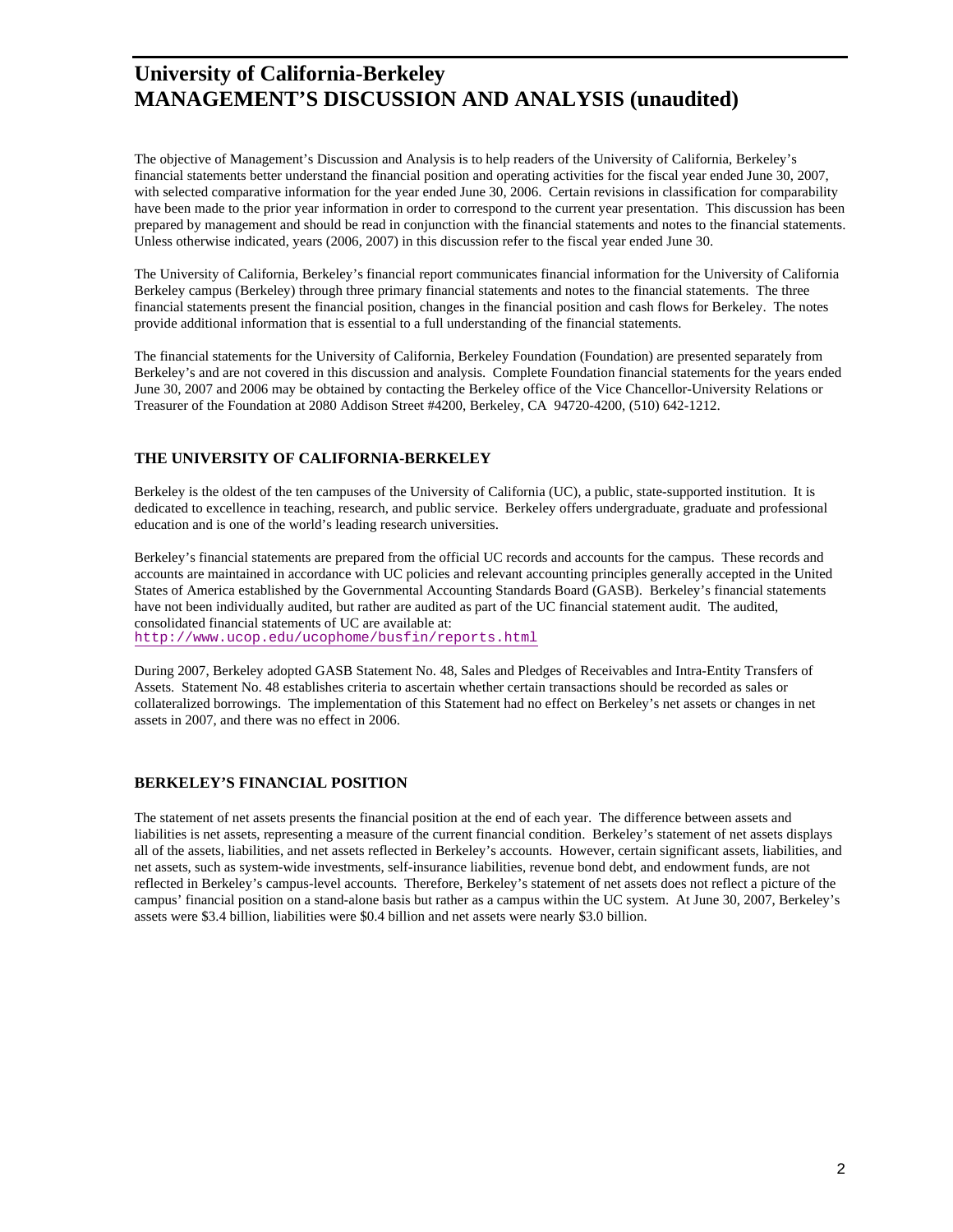The major components of Berkeley's assets, liabilities, and net assets, as of 2007 and 2006, are as follows (in thousands of dollars):

|                                                 | 2007        | 2006        | <b>CHANGE</b><br>\$. | <b>CHANGE</b><br>$\%$ |
|-------------------------------------------------|-------------|-------------|----------------------|-----------------------|
| Assets                                          |             |             |                      |                       |
| Cash and cash equivalents                       | \$846,564   | \$821,564   | 25,000               | 3%                    |
| Investment held by trustees                     | 78,246      | 684         | 77,562               | N/A                   |
| Accounts receivable, net                        | 123,897     | 119,020     | 4,877                | 4%                    |
| Capital assets, net                             | 2,294,248   | 2,139,486   | 154,762              | 7%                    |
| Other assets                                    | 97,023      | 94,271      | 2,752                | 3%                    |
| Total assets                                    | 3,439,978   | 3,175,025   | 264,953              | 8%                    |
| Liabilities                                     |             |             |                      |                       |
| Accounts payable                                | 92,106      | 52,819      | 39,287               | 74%                   |
| Accrued salaries and benefits                   | 39,649      | 39,704      | (55)                 | $(0\%)$               |
| Deferred revenue                                | 117,656     | 105,373     | 12,283               | 12%                   |
| Debt                                            | 118,564     | 40,608      | 77,956               | N/A                   |
| Other liabilities                               | 85,860      | 73,360      | 12,500               | 17%                   |
| Total liabilities                               | 453,835     | 311,864     | 141,971              | 46%                   |
| Net Assets                                      |             |             |                      |                       |
| Invested in capital assets, net of related debt | 2,235,668   | 2,098,878   | 136,790              | 7%                    |
| Restricted expendable                           | 349,735     | 394,571     | (44, 836)            | $(11\%)$              |
| Unrestricted                                    | 400,740     | 369,712     | 31,028               | 8%                    |
| Total net assets                                | \$2,986,143 | \$2,863,161 | 122,982              | 4%                    |

#### *Berkeley's Assets*

Berkeley's total assets grew \$265.0 million to \$3.4 billion at the end of 2007. \$154.8 million of the increase was attributable to capital assets; and \$77.6 million of the increase was from investments held by trustees. Changes in other asset categories were relatively insignificant.

Capital assets include land, infrastructure, buildings and improvements, equipment, libraries, collections and construction in progress. The required spending for capital assets continued to provide the facilities necessary to accommodate current and future academic, research, and student support needs. The original cost of all capital assets increased by \$227.9 million to \$4.0 billion in 2007. The increase consisted of capital additions of \$295.4 million, partially offset by \$67.5 million of the original cost of equipment and buildings disposed of during the year. During 2007, capitalized costs included \$223.9 million for construction projects for new buildings or improvements to existing buildings, such as Stanley Hall, LeConte Hall, the Early Childhood Education Center and the Unit III Dining Common Renovation, \$28.0 million for new equipment, \$35.0 million for libraries and collections, \$6.7 million for land , and \$1.8 million for infrastructure. About \$45.5 million of the disposed assets was for equipment that was fully depreciated or had reached the end of its useful life or was traded in for new equipment, while disposed buildings from sales or demolition during the year totaled \$22.0 million.

Accumulated depreciation increased \$73.1 million to \$1.7 billion in 2007. Depreciation expense for the year was \$130.9 million, and the accumulated depreciation on assets sold or disposed of during the year was \$57.7 million. Disposals were for equipment that was fully depreciated or had reached the end of its useful life or for buildings that were sold.

Investments held by trustees for future capital projects increased from \$0.7 million at 2006 to \$78.2 million at 2007. The state of California retained on deposit certain proceeds from the sale of lease-revenue bonds to be used for capital projects. In September, 2006, the State Public Works Board (SPWB) sold \$79.9 million in State of California Lease Revenue Bonds 2006 Series E to finance construction of Berkeley's Davis Hall North Replacement Building. The fair value of the amount held was \$60.8 million as of June 30, 2007. Another \$17.4 million was primarily a deposit held by an escrow company for the purchase of real property that was completed in July, 2007.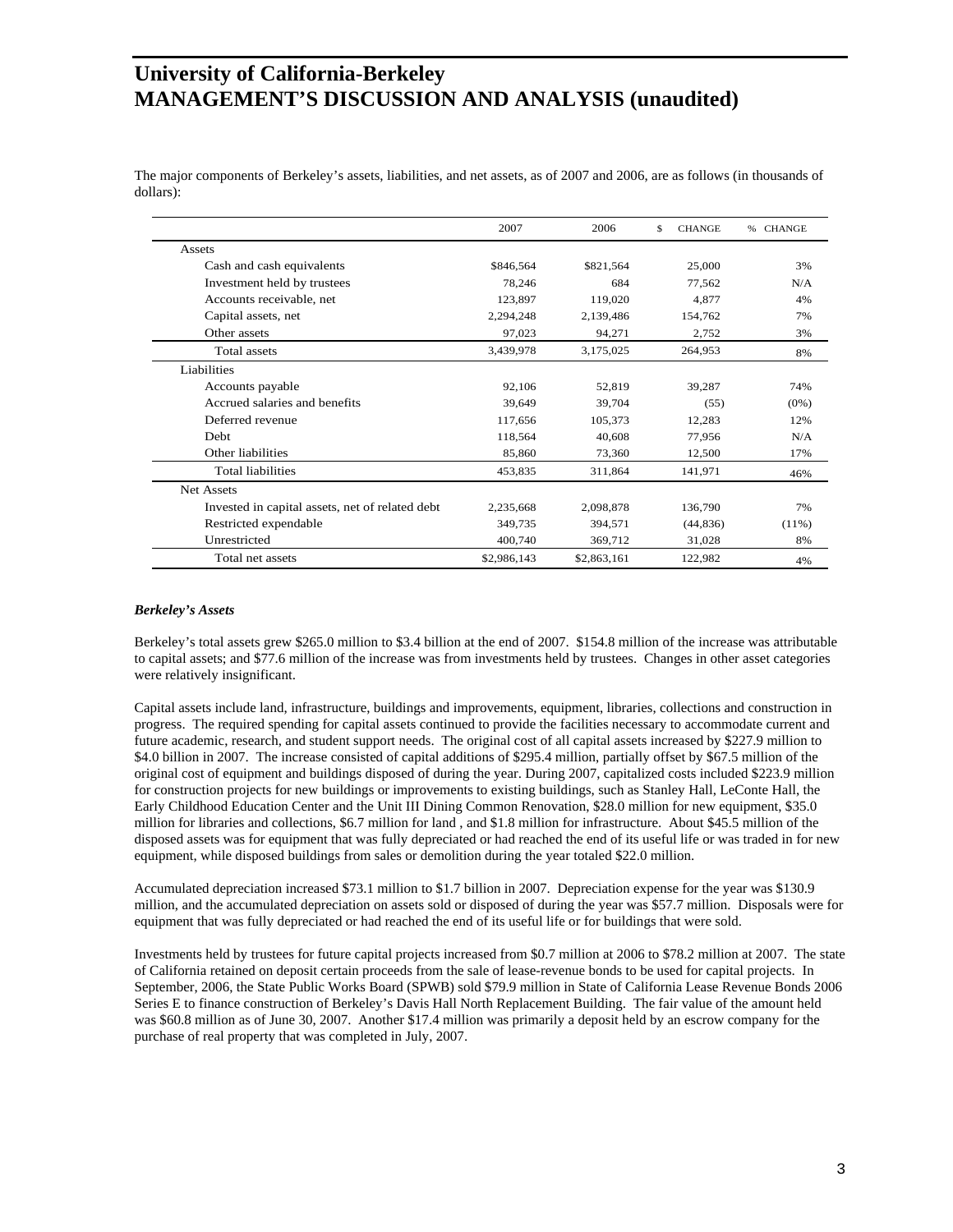#### *Berkeley's Liabilities*

Berkeley's total liabilities increased \$142.0M, or 46%, to \$453.8M at 2007.

Accounts payable changed significantly from \$52.8 million at 2006 to \$92.1 million at 2007, an increase of \$39.3 million. A change of methodology in reviewing and accruing disbursement activities subsequent to the end of the fiscal year resulted in \$26 million more accrued liabilities in 2007 than in 2006. In addition, there were more construction activities at the end of 2007 than 2006, resulting in \$13.2 million additional liabilities for construction projects.

Accrued salaries and benefits did not change significantly between 2006 and 2007, remaining at approximately \$40.0M.

Deferred revenue includes student tuition and fees and housing and dining fees billed in advance of an academic term and amounts received from grant and contract sponsors that have not been earned under the terms of the agreements. Deferred revenue increased \$12.3 million to \$117.7 million in 2007. \$5.6 million of the increase was due to more advance payments received for new awards in private contracts and grants. Auxiliary enterprises had \$4.4 million more deferred revenue in 2007, attributable to football ticket sales, conferences, and housing and dining services. A \$2.3 million increase in deferred student fees was primarily from summer sessions as the enrollment grew significantly and the course fees increased 7% in 2007.

Campus specific debt increased significantly by \$78.0 million to \$118.6 million in 2007. Capital lease obligations grew \$70.4 million in 2007 due primarily to the issuance of the state's lease revenue bonds to finance construction of Berkeley's Davis Hall North Replacement Building. A bank loan acquired in 2006 for financing the Stanley Hall project increased by \$6.1 million in 2007 as costs were drawn down, and a new bank loan of \$1.5 million was obtained for the student life safety program construction project.

Other liabilities, including accrued vacation, federal refundable loans, and other miscellaneous liabilities, increased \$12.5 million in 2007. \$5.2 million of the change was from unamortized bond premium associated with the state lease revenue bonds. Another \$5.0 million of the increase was for accrued settlement charges and unbilled utilities.

#### *Berkeley's Net Assets*

Net assets represent the residual interest in Berkeley's assets after all liabilities are deducted. Berkeley's net assets at the end of 2007, totaling nearly \$3.0 billion, increased \$123 million, or 4%, during the year. Berkeley's net assets are reported in three major categories: invested in capital assets, restricted expendable, and unrestricted.

The portion of net assets invested in capital assets, net of accumulated depreciation, grew slightly from close to \$2.1 billion in 2006 to over \$2.2 billion in 2007. The increase of \$137 million, mostly in buildings and improvements, represents Berkeley's continuing investment in its physical facilities and accounted for the majority of Berkeley's overall increase in its net assets.

Restricted expendable net assets of \$349.7 million at 2007 decreased \$44.8 million or 11% from 2006. These net assets are subject to externally imposed restrictions governing their use. They may be spent only in accordance with the external restrictions placed upon them and may include support received from gifts, appropriations, grants or contracts for specific programs or capital projects, or other third party receipts. There was a decrease of \$65.9 million in the restricted funds for capital projects due primarily to transfers of completed capital projects to buildings and other assets in invested in capital assets. Restricted gift funds for operational purposes grew \$18.3 million in 2007. In addition, the restricted funds for debt service and endowment income grew \$4.2 million, while loan funds decreased \$1.3 million in 2007.

Under generally accepted accounting principles, net assets that are not subject to externally imposed restrictions governing their use must be classified as unrestricted for financial reporting purposes. Although Berkeley's unrestricted net assets of \$400.7 million are not subject to externally imposed restrictions, these net assets are typically allocated for academic and research initiatives or programs, for capital purposes, or other purposes.

#### **BERKELEY'S RESULTS OF OPERATIONS**

The statement of revenues, expenses and changes in net assets is a presentation of Berkeley's operating results for the year. It indicates whether the financial condition has improved or deteriorated. In accordance with GASB requirements, certain significant revenues relied upon and budgeted for fundamental operational support of the core instructional mission of Berkeley are mandated to be recorded as nonoperating revenues, including state educational appropriations and private gifts.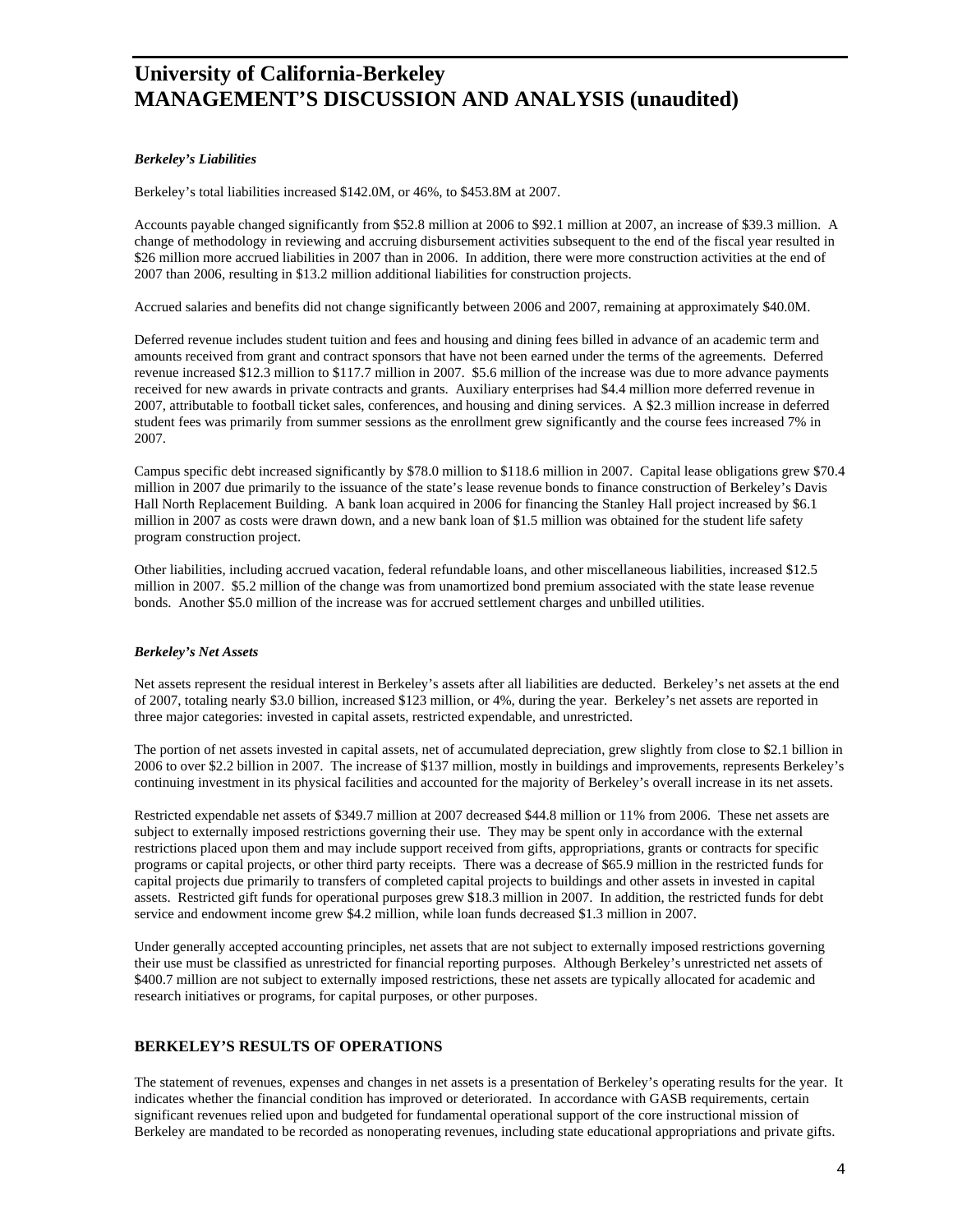Berkeley's statement of revenues, expenses, and changes in net assets includes interest and insurance costs associated with the systemwide liabilities omitted from Berkeley's statement of net assets.

A summarized comparison of the operating results for 2007 and 2006, arranged in a format that matches the revenue supporting the core activities of Berkeley with the expenses associated with core activities, is as follows (in thousands of dollars):

|                                                            | YEAR ENDED JUNE 30, 2007 |              | YEAR ENDED JUNE 30, 2006 |             |              | \$          | %         |        |
|------------------------------------------------------------|--------------------------|--------------|--------------------------|-------------|--------------|-------------|-----------|--------|
|                                                            | Operating                | Nonoperating | Total                    | Operating   | Nonoperating | Total       | Change    | Change |
| <b>REVENUES</b>                                            |                          |              |                          |             |              |             |           |        |
| Student tuition and fees, net                              | \$309,924                |              | \$309,924                | \$292,482   |              | \$292,482   | \$17,442  | 6%     |
| State educational appropriations                           |                          | \$475,242    | 475,242                  |             | \$437,662    | 437,662     | 37,580    | 9%     |
| Grants and contracts, net                                  | 513,654                  |              | 513,654                  | 510,562     |              | 510,562     | 3,092     | 1%     |
| Educational activities and auxiliary enterprises, net      | 200,788                  |              | 200,788                  | 192,376     |              | 192,376     | 8,412     | 4%     |
| Private gifts, net                                         |                          | 147,744      | 147,744                  |             | 134,751      | 134,751     | 12,993    | 10%    |
| Other revenues                                             | 15,522                   | 18,264       | 33,786                   | 9,333       | 19,917       | 29,250      | 4,536     | 16%    |
| Revenues supporting core activities                        | 1,039,888                | 641,250      | 1,681,138                | 1,004,753   | 592,330      | 1,597,083   | 84,055    | 5%     |
| <b>EXPENSES</b>                                            |                          |              |                          |             |              |             |           |        |
| Salaries and benefits                                      | 1,038,325                |              | 1,038,325                | 997,030     |              | 997,030     | 41,295    | 4%     |
| Scholarships and fellowships                               | 76,757                   |              | 76,757                   | 65,577      |              | 65,577      | 11,180    | 17%    |
| <b>Utilities</b>                                           | 34,238                   |              | 34,238                   | 37,289      |              | 37,289      | (3,051)   | (8%)   |
| Supplies and materials                                     | 123,279                  |              | 123,279                  | 114,255     |              | 114,255     | 9,024     | 8%     |
| Depreciation and amortization                              | 130,868                  |              | 130,868                  | 123,195     |              | 123,195     | 7,673     | 6%     |
| Other expenses                                             | 282,060                  |              | 282,060                  | 251,488     |              | 251,488     | 30,572    | 12%    |
| Expenses associated with core activities                   | 1,685,527                | ٠            | 1,685,527                | 1,588,834   | ٠            | 1,588,834   | 96,693    | 6%     |
| Income (loss) from core activities                         | ( \$645, 639)            | \$641,250    | (4, 389)                 | (\$584,081) | \$592,330    | 8,249       | (12, 638) | N/A    |
| OTHER NONOPERATING ACTIVITIES                              |                          |              |                          |             |              |             |           |        |
| Gain (loss) on disposal of capital assets, net of proceeds |                          |              | 35,460                   |             |              | (3, 182)    | 38,642    | N/A    |
| Income (loss) before other changes in net assets           |                          |              | 31,071                   |             |              | 5,067       | 26,004    | N/A    |
| OTHER CHANGES IN NET ASSETS                                |                          |              |                          |             |              |             |           |        |
| State capital appropriations                               |                          |              | 14,836                   |             |              | 9,837       | 4,999     | 51%    |
| Capital gifts and grants, net                              |                          |              | 26,037                   |             |              | 42,262      | (16, 225) | (38%)  |
| Intercampus transfers                                      |                          |              | 51,038                   |             |              | 61,693      | (10, 655) | (17%)  |
| Increase in net assets                                     |                          |              | 122,982                  |             |              | 118,859     | 4,123     | 3%     |
| <b>NET ASSETS</b>                                          |                          |              |                          |             |              |             |           |        |
| Beginning of year                                          |                          |              | 2,863,161                |             |              | 2,744,302   | 118,859   | 4%     |
| End of year                                                |                          |              | \$2,986,143              |             |              | \$2,863,161 | \$122,982 | 4%     |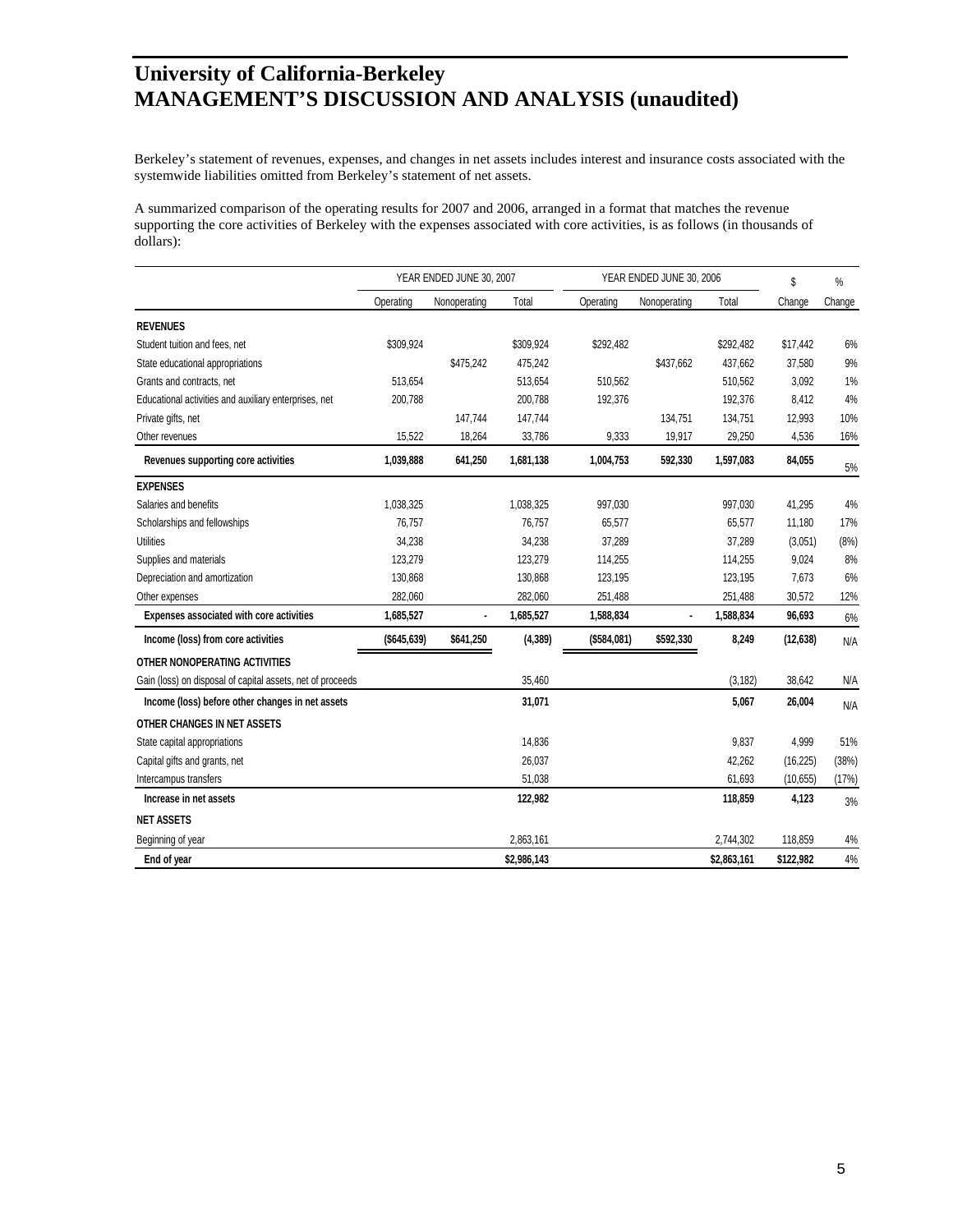Categories of both operating and nonoperating revenues that support Berkeley's core activities in 2007 are as follows (in thousands of dollars):



Revenues to support Berkeley's core activities, including those classified as nonoperating revenues, were nearly \$1.7 billion in 2007. These diversified sources of revenue increased in 2007 by \$84 million. State of California educational appropriations, in conjunction with student tuition and fees, are the core components that support the instructional mission of Berkeley. Grants and contracts provide opportunities for undergraduate and graduate students to participate in basic research alongside some of the most prominent researchers in the country. Gifts to Berkeley allow crucial flexibility to faculty for support of their fundamental activities or new academic initiatives. Other significant revenues are from educational activities and auxiliary enterprises such as student housing, food service operations and parking.



*Student tuition and fees* revenue, net of scholarship allowances, grew \$17.4 million in 2007 to \$309.9 million. Gross student tuition and fees increased \$21.2 million, or 5.5%. The increase was primarily due to an increase in health insurance fees for undergraduate and graduate students; a new campus recreational sports fee; increases to certain professional school, extension and summer session student fees; and increases to nonresident fees of 5.0%. Resident undergraduate and graduate registration fees were not increased in 2007 as the state of California increased its educational appropriations to the University of California. The enrollment for undergraduate students grew 2% while the enrollment of graduate students remained virtually the same in 2007. Scholarship allowances were \$97.6 million in 2007 and \$93.8 million in 2006, an increase of \$3.8 million. Consistent with past practices, a significant percentage of the revenue generated from tuition and fees was used for financial aid to mitigate the impact on needy students.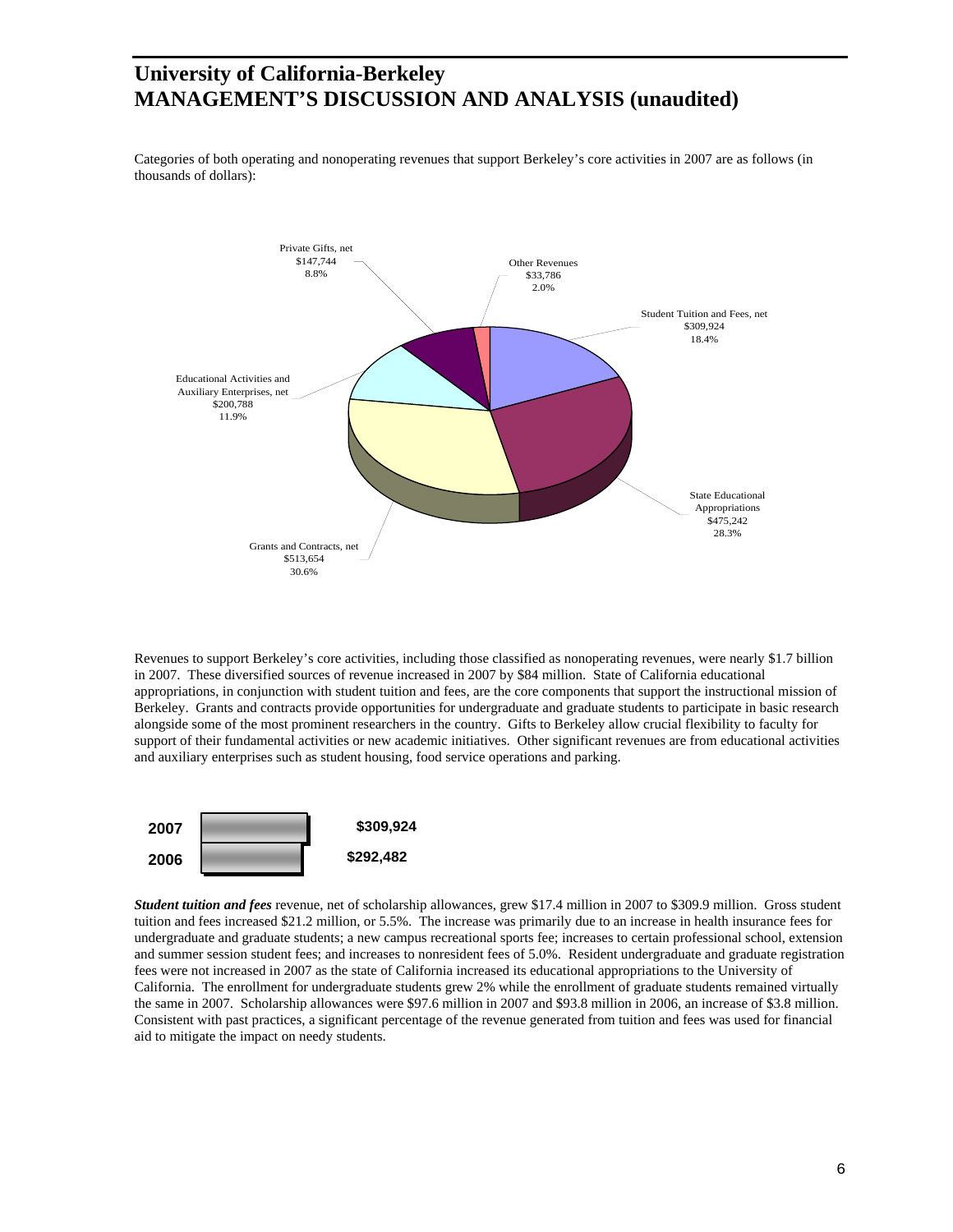

*Educational appropriations* from the state of California that were allocated to Berkeley from the Office of the President of the University of California increased \$37.6 million, or nearly 9%, to \$475.2 million in 2007. The increase reflected the state of California's increased fiscal year 2007 funding to the University of California, which was 8.2% above the fiscal year 2006 level. This was the second year of increases after several years of reductions from the state that began in 2003.



*Grants and contracts* revenue from federal, state, private and local government, including facilities and administration cost recovery remained stable, increasing slightly by \$3.1 million, or less than 1%, to \$513.6 million in 2007. Federal grant and contract revenue represents support from a variety of agencies: Department of Health and Human Services, National Science Foundation, National Aeronautics and Space Administration (NASA) and Department of Education. In 2007, federal grants, state contracts, local government and private grants and contracts all increased slightly. However, most of the increases were offset by a decrease of revenue in federal contracts mainly due to the continued transition of a major project, NASA's Time History of Events and Macroscale Interactions during Substorms (THEMIS), which in 2007 phased into operation from the testing and analysis phase in 2006.



Revenue from *educational activities and auxiliary enterprises* increased \$8.4 million, or 4%, from 2006. The increase was primarily from rate increases for residence and food services and increases of football ticket sales and facility rental fees.



*Private gifts*, mainly restricted as to use, increased \$13.0 million, or 10%, to \$147.7 million in 2007. Gifts may be made to Berkeley through UC or the Foundation. UC continues to be aggressive in developing private revenue sources. The increase in gift revenues was due to several large donations for various campus departments or projects, including the Ann and Gordon Getty Health Sciences Campaign, the Bancroft Centennial Fund to support programs and facility needs of the Bancroft Library, and the Berkeley Art Museum.



*Other revenues* for 2007 of \$33.8 million, including \$17.6 million of state financing appropriations reported as nonoperating revenue and \$16.2 million of other revenue, increased \$4.5 million from \$29.3 million in 2006. The state of California financing appropriation, which declined slightly in 2007, is directly related to the required rental payments under lease-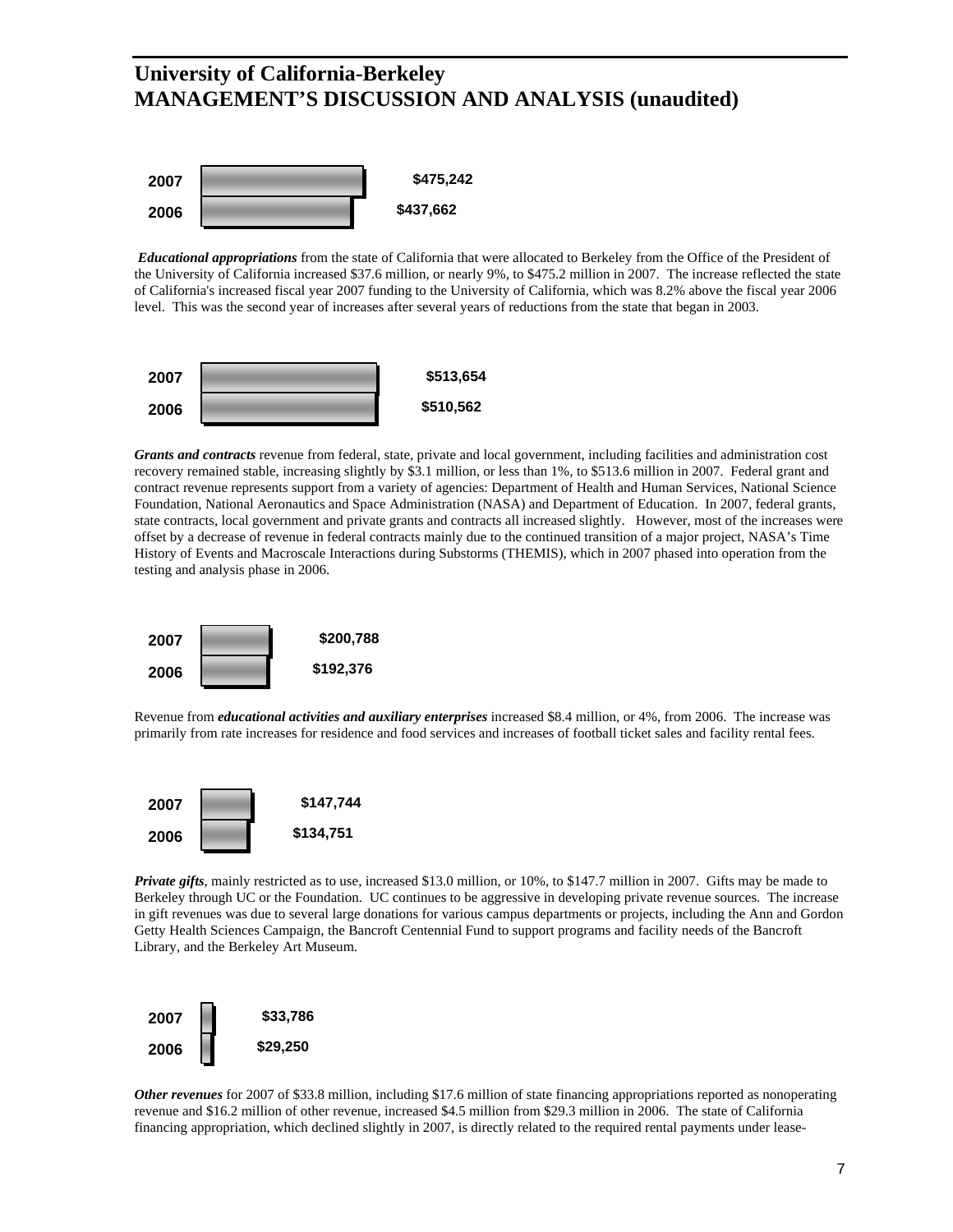purchase agreements with the state of California and deferred maintenance projects. An increase of \$6.6 million in other operating revenues was from salary and benefits reimbursement arrangements with the International House and other third parties. Offsetting the increases was a \$2.2 million decrease in nonoperating revenues due to a legal settlement received in 2006.



Categories of expenses related to Berkeley's core activities in 2007 are as follows (in thousands of dollars):

Similar to its revenues to support core activities, Berkeley's expenses associated with core activities for 2007, including those classified as nonoperating expense, were near \$1.7 billion. Berkeley's expenses associated with core activities increased \$96.7 million, or 6%, from 2006. About 62% of Berkeley's operating expenses in 2007 was related to salaries and benefits, compared to 63% in 2006.



*Salaries and benefits* of \$1,038.3 million in 2007 (\$858.1 million of salaries and wages and \$180.2 million of benefits) grew by \$41.3 million, an increase of 4%. There were approximately 13,800 full time equivalent employees at Berkeley at 2007, an increase of about 1.5% from 2006. Combined salaries and wages for both academic and administrative staff increased \$50.2 million, or 6%, from 2006. Total benefit costs decreased \$8.9 million, or 5%. Although health insurance costs continued to grow and increased \$7.0 million from 2006, other benefit categories decreased. Workers' compensation insurance expenses decreased \$7.2 million due primarily to a refund of \$5.9 million from the University-managed self-insured program. In addition, the Incentive Award Program expenses decreased \$6.7 million in 2007 as estimated individual awards and development costs were adjusted. The remaining decrease was mainly due to minor declines in fee remissions, accrued compensated absences and senior management supplement program costs.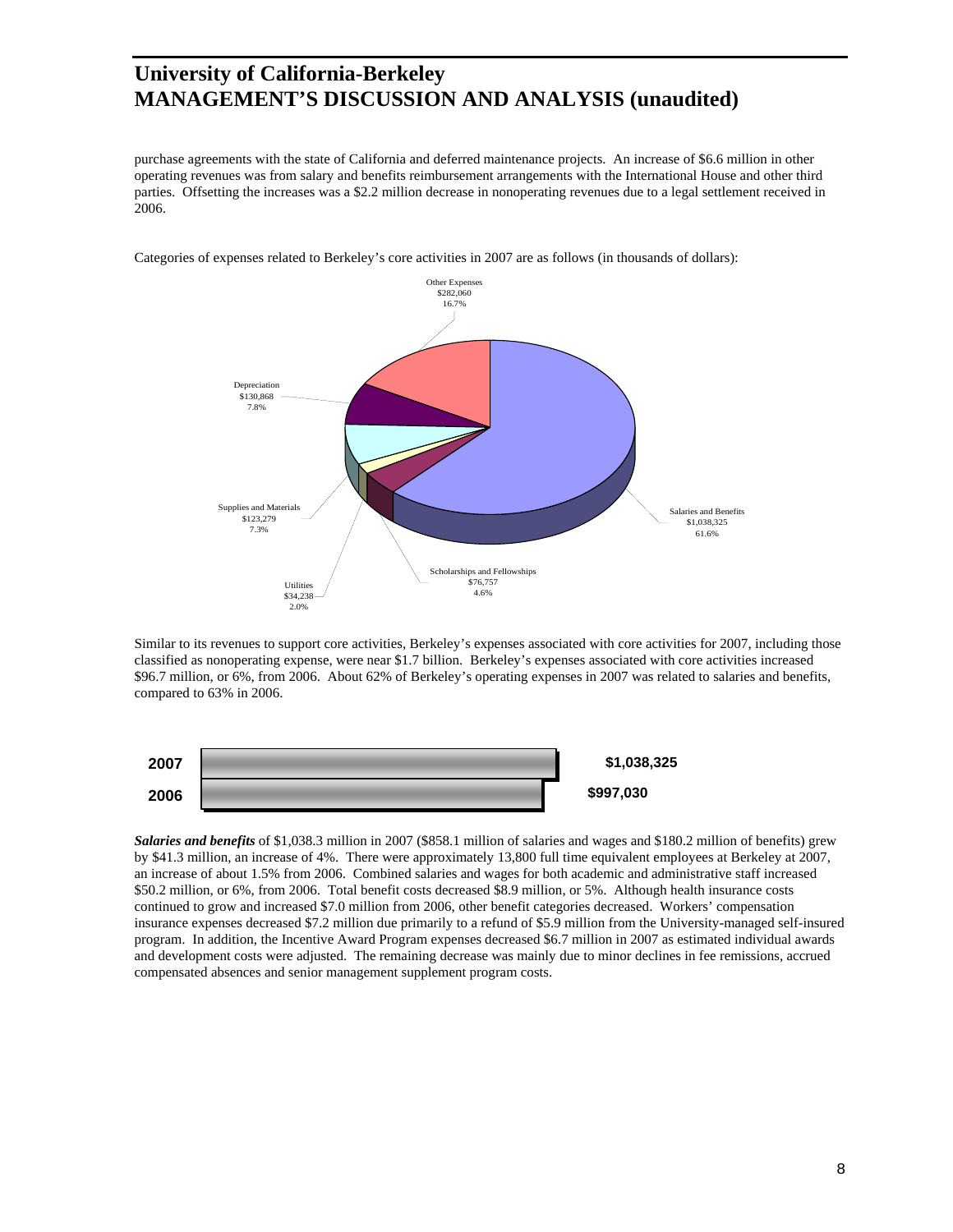

*Scholarships and fellowships*, representing payments of financial aid made directly to students and reported as an operating expense, totaled \$76.8 million in 2007, \$11.2 million more than 2006. Scholarship allowances, also a form of scholarship and fellowship cost, increased in 2007 \$4.5 million to \$125.2 million. However, scholarship allowances are reported as an offset to revenue, not as an operating expense. On a combined basis, as Berkeley continues its commitment to provide financial support for needy students, financial aid in all forms grew from \$186.3 million in 2006 to \$202.0 million in 2007, an increase of \$15.7 million, or more than 8%.



*Utility* costs declined by \$3.1 million to \$34.2 million in 2007 due mainly to lower rates on electricity from changing to a different utility provider.



*Supplies and materials* costs of \$123.3 million in 2007 increased \$9.0 million, or 8%, from 2006. About \$5.2 million of the increase was due to inflationary pressure on costs for laboratory instruments and higher costs for general supplies necessary to support expanded research activity. In addition, deferred maintenance expenses increased \$3.8 million as more funding was available.



*Depreciation* expense increased \$7.7 million to \$130.9 million in 2007, reflecting the increase in capital assets.



*Other expenses* increased significantly by \$30.6 million, or 12%, to \$282.1 million in 2007. In 2007, there were increases generally across a variety of expense categories, including travel, rent, computing, legal and consulting services. \$18.7 million more in operating expenses was accrued than the prior year from the revised methodology in reviewing and accruing disbursements activity subsequent to fiscal year-end.

In accordance with the GASB's reporting standards, operating losses were \$645.6 million. However, these operating losses were substantially offset by \$641.3 million of net revenue and expenses that are required by the GASB to be classified as nonoperating, but clearly support operating activities. Therefore, revenue to support core activities was \$4.4 million less than the associated expenses in 2007. In 2006, there was net income of \$8.2 million from core activities. Income from core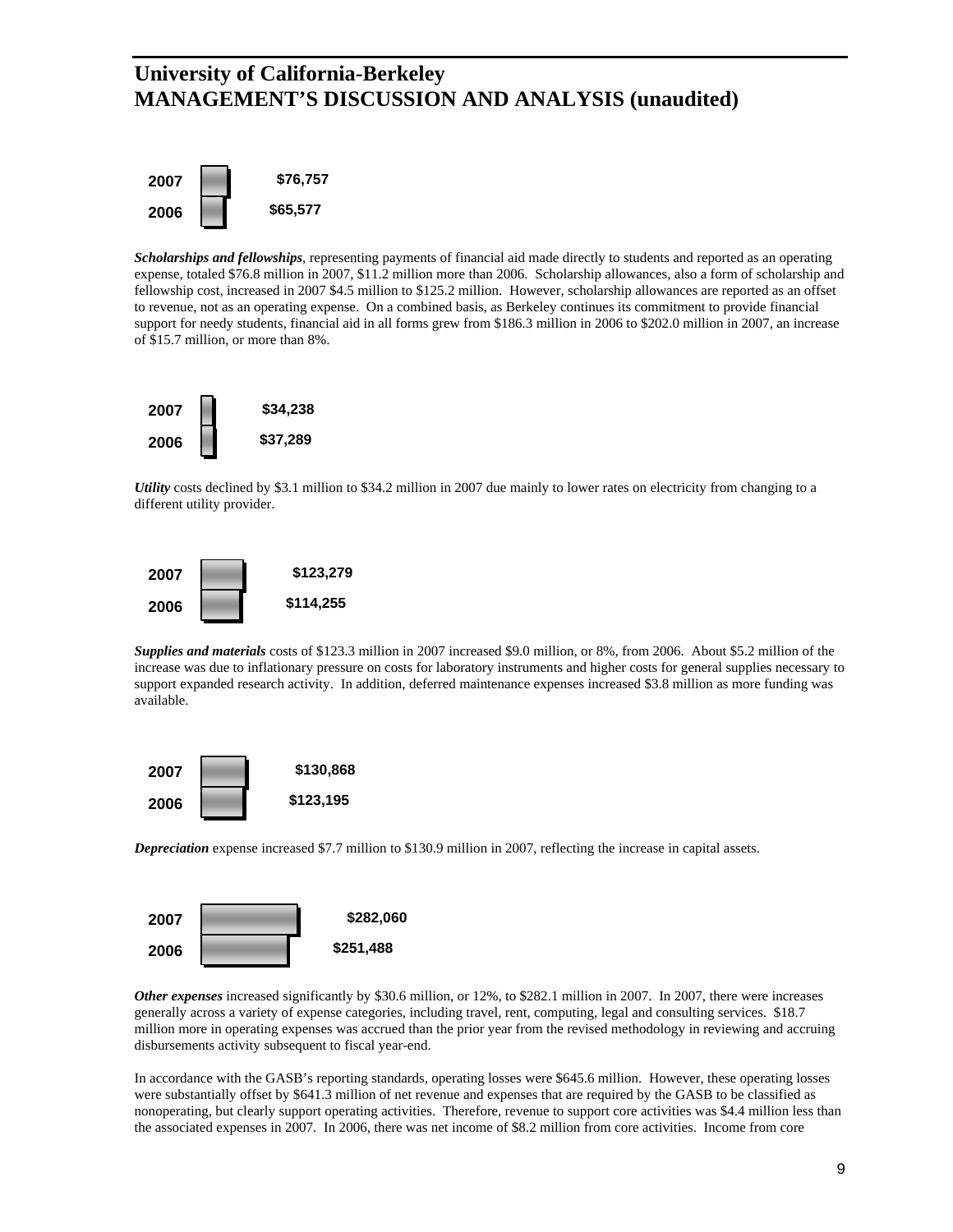activities is restricted by either legal or fiduciary obligations, allocated for academic and research initiatives or programs, necessary for debt service, or required for capital purposes.

#### *Other Nonoperating Activities*

Berkeley recorded a \$35.5 million gain on disposals of capital assets in 2007, compared to a \$3.2 million loss in 2006. These net proceeds will be used to fund future capital asset transactions. Several real estate transactions that took place in 2007 provided a \$37.5 million gain in 2007. Offsetting the real estate gains were losses from disposals of equipment.

#### *Other Changes in Net Assets*

Similar to other nonoperating activities discussed above, other changes in net assets are generally not available to be used to support Berkeley's operating expenses in the current year.

State capital appropriations and capital gifts and grants may only be used for the purchase or construction of the specified capital asset. State capital appropriations increased \$5.0 million in 2007 mainly due to an increase of \$12.0 million for the Department of Energy library project, offset by a \$7.0 million decrease in LeConte Hall and Stanley Hall project appropriations because of completion of those projects.

Capital gifts and grants totaled \$26.0 million in 2007, decreasing \$16.2 million from 2006. There were fewer contributions received for various capital projects, including the Center for Information Technology Research in the Interest of Society (CITRIS) capital projects, the Stanley Hall Replacement Building, the East Asian Library Building, and the Early Childhood Education Center.

Transfers of funds, primarily between Berkeley and UC's Office of the President, were a \$51.0 million addition to Berkeley's net assets in 2007, compared to a \$61.7 million addition in 2006, a decrease of \$10.7 million. The decrease was mostly the result of reductions in the allocations of state general support (\$6.0 million) and federal overhead funds (\$2.6 million) to Berkeley from Office of the President and increased transfers of student residential services net income (\$5.4 million) from Berkeley to Office of the President in compliance with debt payment requirements. These decreases were offset by increases in short-term investment pool earnings and endowment income transferred from Office of the President to Berkeley.

### **BERKELEY'S CASH FLOWS**

The statement of cash flows presents the significant sources and uses of cash (composed of cash in demand deposit accounts and Berkeley's cash equivalents).

|                                                           | 2007        | 2006        | Change    |
|-----------------------------------------------------------|-------------|-------------|-----------|
| Cash received from operations                             | \$1,061,853 | \$995,839   | \$66,014  |
| Cash payments for operations                              | (1,536,411) | (1,499,186) | (37, 225) |
| Net cash used by operating activities                     | (474, 558)  | (503, 347)  | 28,789    |
| Net cash provided by noncapital financing activities      | 627.523     | 564.126     | 63.397    |
| Net cash used by capital and related financing activities | (179,003)   | (116,774)   | (62, 229) |
| Net cash provided by transfers, net                       | 51.038      | 61.693      | (10,655)  |
| Net increase in cash                                      | 25,000      | 5.698       | 19.302    |
| Cash and cash equivalents, beginning of the year          | 821,564     | 815,866     | 5,698     |
| Cash and cash equivalents, end of the year                | \$846,564   | \$821,564   | \$25,000  |

A summary comparison of cash flows for 2007 and 2006 is as follows (in thousands of dollars):

Berkeley's cash and cash equivalents increased \$25.0 million from \$821.6 million in 2006 to \$846.6 million in 2007. Nearly \$474.6 million of cash was used for operating activities, offset by \$627.5 million of cash provided by noncapital financing activities. Noncapital financing activities, as defined by the GASB, include state educational appropriations and gifts received for other than capital purposes that are used to support operational activities.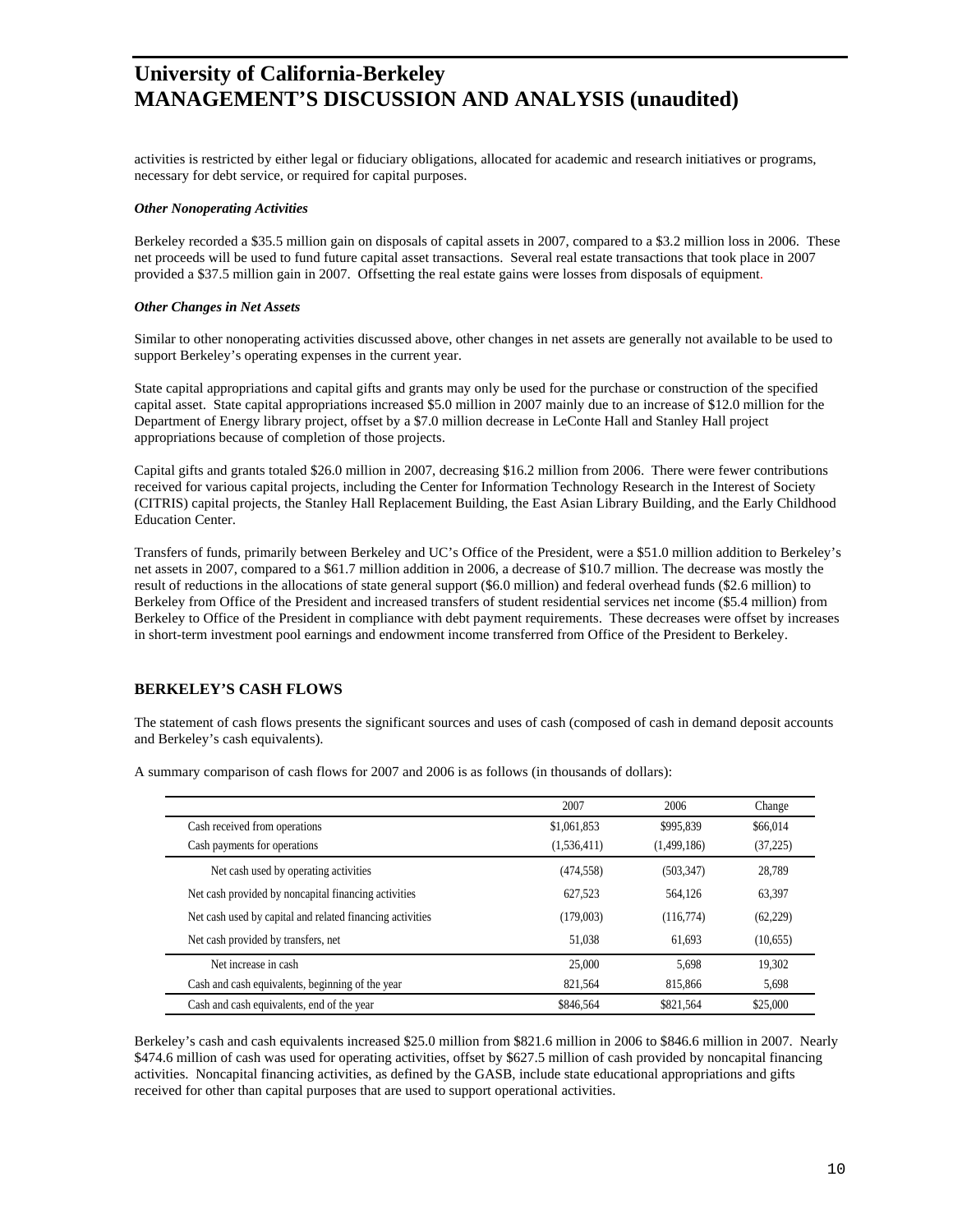Cash of \$179.0 million was used for capital and related financing activities, primarily for purchases of capital assets and principal and interest payments of long-term debts, partially offset by sources that include state and federal capital appropriations, gifts for capital purposes and new external financing.

Cash from transfers between Berkeley and UC's Office of the President or other campuses totaled a net \$51.0 million addition to Berkeley's net assets in 2007, compared to a \$61.7 million addition in 2006. Funds that were received at Berkeley, primarily transfers from the Office of the President, included capital project funding, endowment income, earnings from the short-term investment pool and other operating funding. Funds that were transferred from Berkeley to the Office of the President included recovered indirect costs, net income from Residential and Student Service Programs for future debt payment requirements, and Berkeley's share of debt service payments.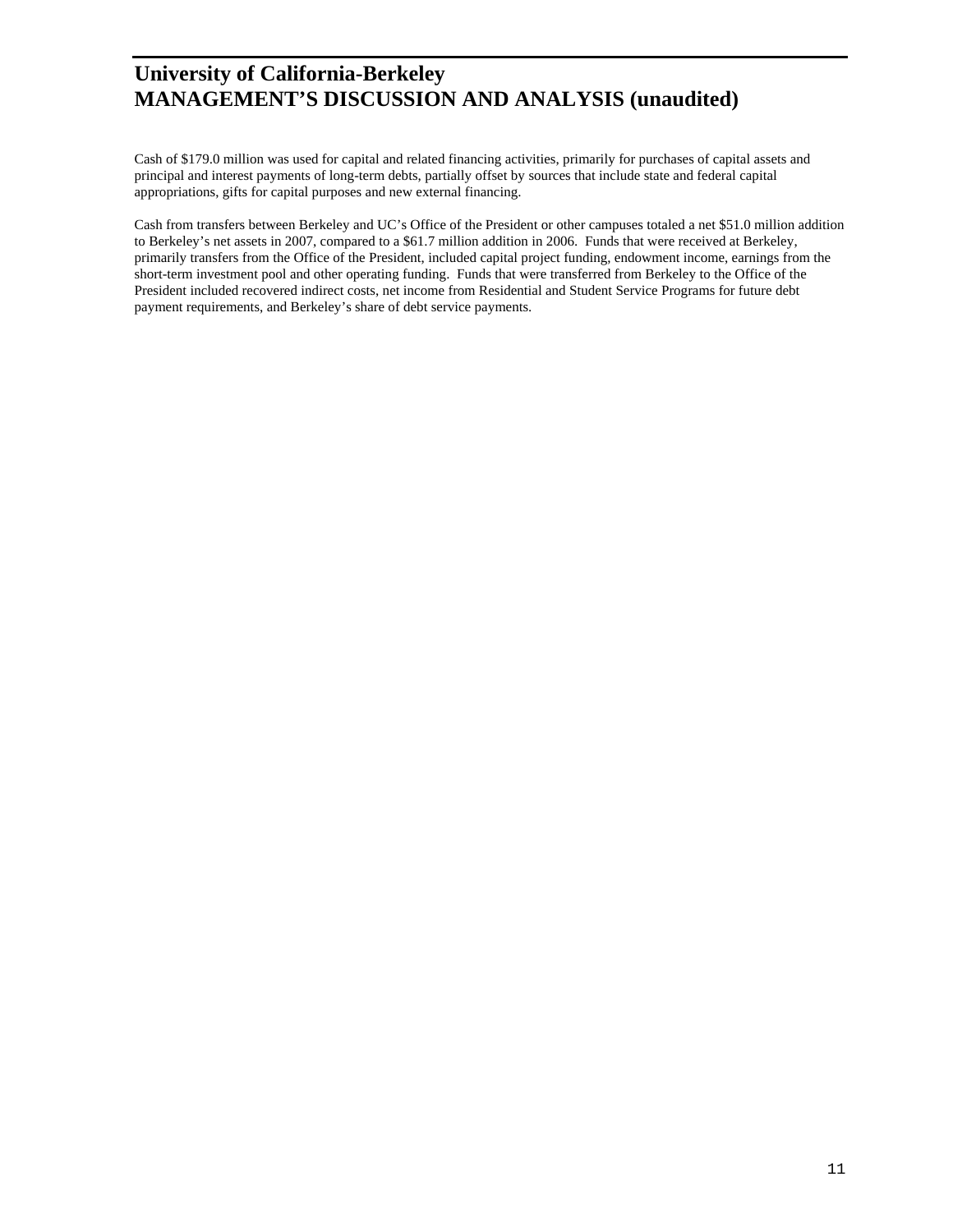



BERKELEY, CALIFORNIA 94720-1108

ASSOCIATE VICE CHANCELLOR-FINANCE AND CONTROLLER 2195 HEARST AVENUE, #130

The financial statements listed in the accompanying table of contents on page 1, which collectively comprise the financial statements of the University of California, Berkeley (Berkeley), present the financial position of Berkeley at June 30, 2007 and 2006 and the changes in financial position and cash flows of Berkeley for the years then ended in conformity with the University of California accounting policies and the related accounting principles generally accepted in the United States of America. These financial statements are the responsibility of management.

The Berkeley financial statements are not individually audited, but rather are audited as part of the consolidated Annual Financial Report of the University of California by the certified public accounting firm of PricewaterhouseCoopers LLP, whose report is transmitted to The Regents.

John Ellis Associate Vice Chancellor-Finance and Controller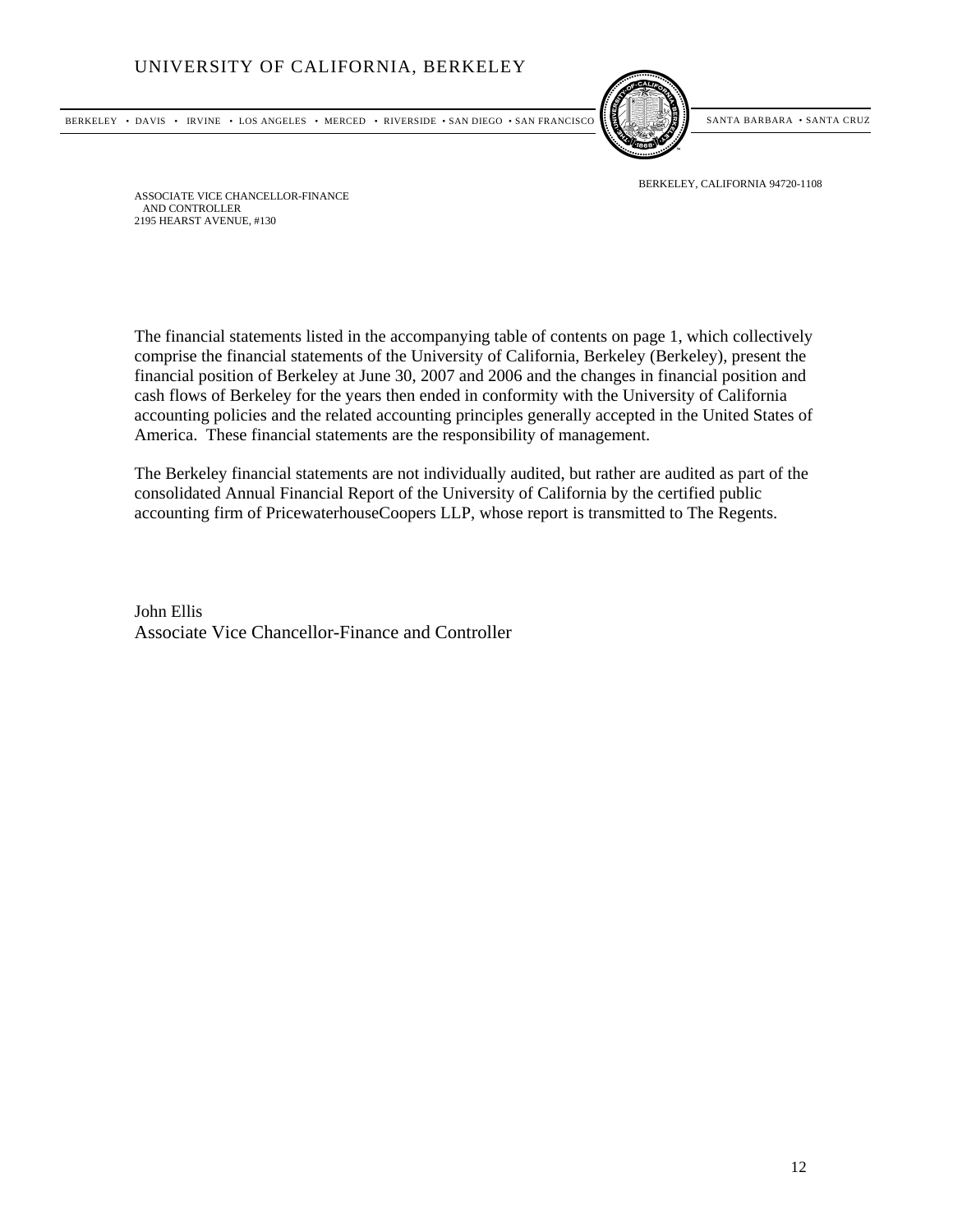## **STATEMENTS OF NET ASSETS** (unaudited)

AT JUNE 30, 2007 AND 2006 (IN THOUSANDS OF DOLLARS)

|                                                                 | 2007        | 2006        |
|-----------------------------------------------------------------|-------------|-------------|
| <b>ASSETS</b>                                                   |             |             |
| Cash and cash equivalents (Note 1)                              | \$846,564   | \$821,564   |
| Investments held by trustees (Note 2)                           | 699         | 684         |
| Accounts receivable, net (Note 3)                               | 123,897     | 119,020     |
| Pledges receivable, net (Note 4)                                | 30,482      | 13,721      |
| Current portion of notes and mortgages receivable, net (Note 5) | 5,910       | 5,043       |
| Inventories                                                     | 4,888       | 4,757       |
| Other current assets                                            | 2,679       | 1,794       |
| <b>Current assets</b>                                           | 1,015,119   | 966,583     |
| Investments held by trustees (Note 2)                           | 77,547      |             |
| Pledges receivable, net (Note 4)                                | 27,932      | 40,942      |
| Notes and mortgages receivables, net (Note 5)                   | 23,948      | 25,332      |
| Capital assets, net (Note 6)                                    | 2,294,248   | 2,139,486   |
| Other noncurrent assets                                         | 1,184       | 2,682       |
| <b>Noncurrent assets</b>                                        | 2,424,859   | 2,208,442   |
| <b>Total assets</b>                                             | 3,439,978   | 3,175,025   |
| <b>LIABILITIES</b>                                              |             |             |
| Accounts payable                                                | 92,106      | 52,819      |
| Accrued salaries and benefits                                   | 39,649      | 39,704      |
| Deferred revenue                                                | 117,656     | 105,373     |
| Current portion of long-term debt (Note 7)                      | 33,586      | 27,270      |
| Other current liabilities (Note 8)                              | 55,776      | 46,453      |
| <b>Current liabilities</b>                                      | 338,773     | 271,619     |
| Federal refundable loans                                        | 22,503      | 22,420      |
| Long-term debt (Note 7)                                         | 84,978      | 13,338      |
| Other noncurrent liabilities (Note 8)                           | 7,581       | 4,487       |
| <b>Noncurrent liabilities</b>                                   | 115,062     | 40,245      |
| <b>Total liabilities</b>                                        | 453,835     | 311,864     |
| <b>NET ASSETS</b>                                               |             |             |
| Invested in capital assets, net of related debt                 | 2,235,668   | 2,098,878   |
| Restricted expendable                                           | 349,735     | 394,571     |
| Unrestricted                                                    | 400,740     | 369,712     |
| <b>Total net assets</b>                                         | \$2,986,143 | \$2,863,161 |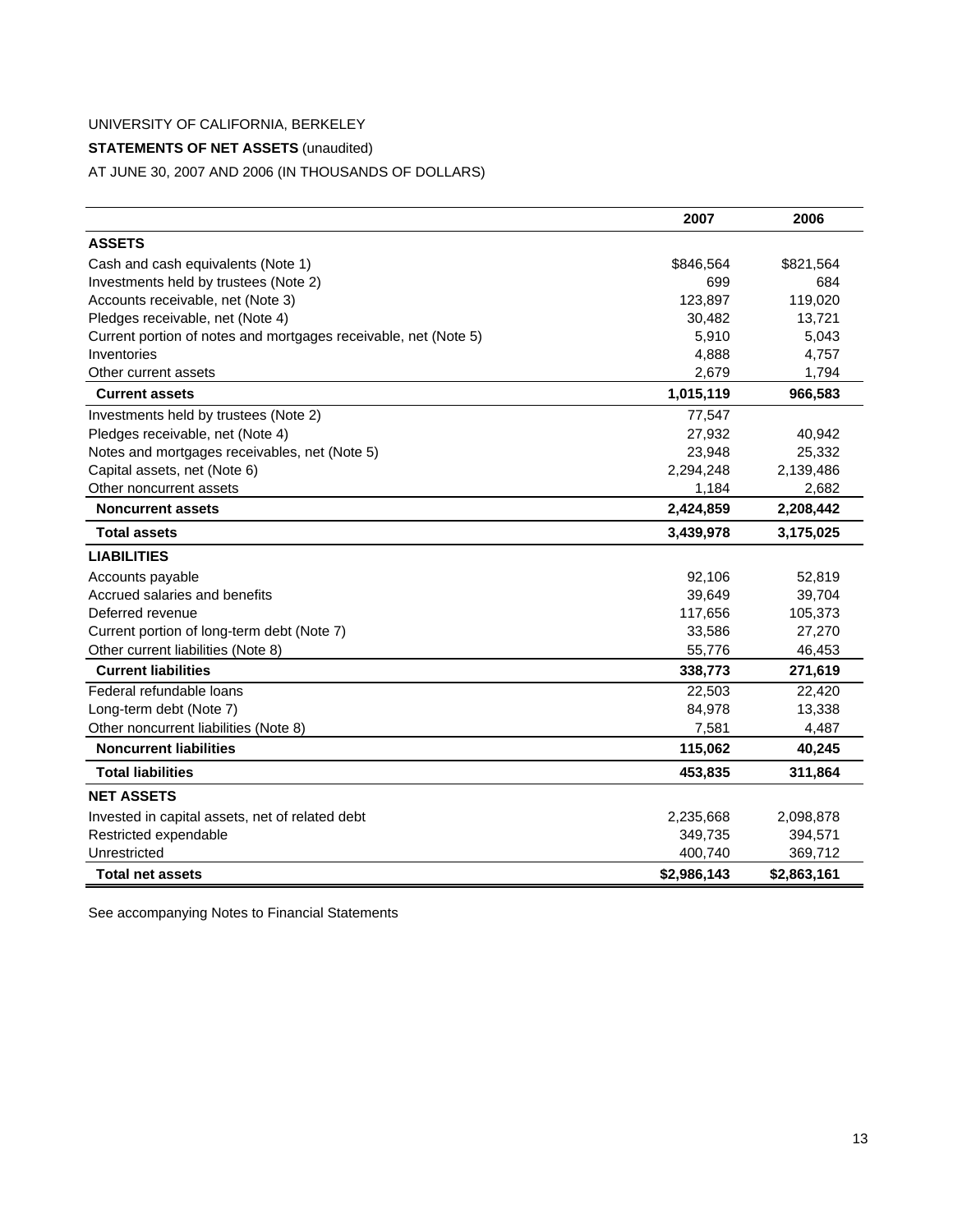## **STATEMENTS OF REVENUES, EXPENSES AND CHANGES IN NET ASSETS** (unaudited)

YEARS ENDED JUNE 30, 2007 AND 2006 (IN THOUSANDS OF DOLLARS)

|                                           | 2007        | 2006        |
|-------------------------------------------|-------------|-------------|
| <b>OPERATING REVENUES</b>                 |             |             |
| Student tuition and fees, net             | \$309,924   | \$292,482   |
| Grants and contracts, net:                |             |             |
| Federal                                   | 328,772     | 334,154     |
| <b>State</b>                              | 75,861      | 72,651      |
| Private                                   | 104,298     | 101,437     |
| Local                                     | 4,723       | 2,320       |
| Educational activities, net               | 63,802      | 61,283      |
| Auxiliary enterprises, net                | 136,986     | 131,093     |
| Other operating revenues, net             | 15,522      | 9,333       |
| <b>Total operating revenues</b>           | 1,039,888   | 1,004,753   |
| <b>OPERATING EXPENSES</b>                 |             |             |
| Salaries and wages                        | 858,101     | 807,888     |
| <b>Benefits</b>                           | 180,224     | 189,142     |
| Scholarships and fellowships              | 76,757      | 65,577      |
| <b>Utilities</b>                          | 34,238      | 37,289      |
| Supplies and materials                    | 123,279     | 114,255     |
| Depreciation and amortization (Note 6)    | 130,868     | 123,195     |
| Other operating expenses                  | 282,060     | 251,488     |
| <b>Total operating expenses</b>           | 1,685,527   | 1,588,834   |
| <b>Operating loss</b>                     | (645, 639)  | (584,081)   |
| <b>NONOPERATING REVENUES (EXPENSES)</b>   |             |             |
| State educational appropriations          | 475,242     | 437,662     |
| State financing appropriations            | 17,640      | 18,290      |
| Private gifts, net                        | 147,744     | 134,751     |
| Gain (loss) on disposal of capital assets | 35,460      | (3, 182)    |
| Other nonoperating revenues               | 624         | 1,627       |
| Net nonoperating revenues                 | 676,710     | 589,148     |
| Income before other changes in net assets | 31,071      | 5,067       |
| OTHER CHANGES IN NET ASSETS               |             |             |
| State capital appropriations              | 14,836      | 9,837       |
| Capital gifts and grants, net             | 26,037      | 42,262      |
| Transfers (Note 10)                       | 51,038      | 61,693      |
| Increase in net assets                    | 122,982     | 118,859     |
| Net assets, beginning of year             | 2,863,161   | 2,744,302   |
| Net assets, end of year                   | \$2,986,143 | \$2,863,161 |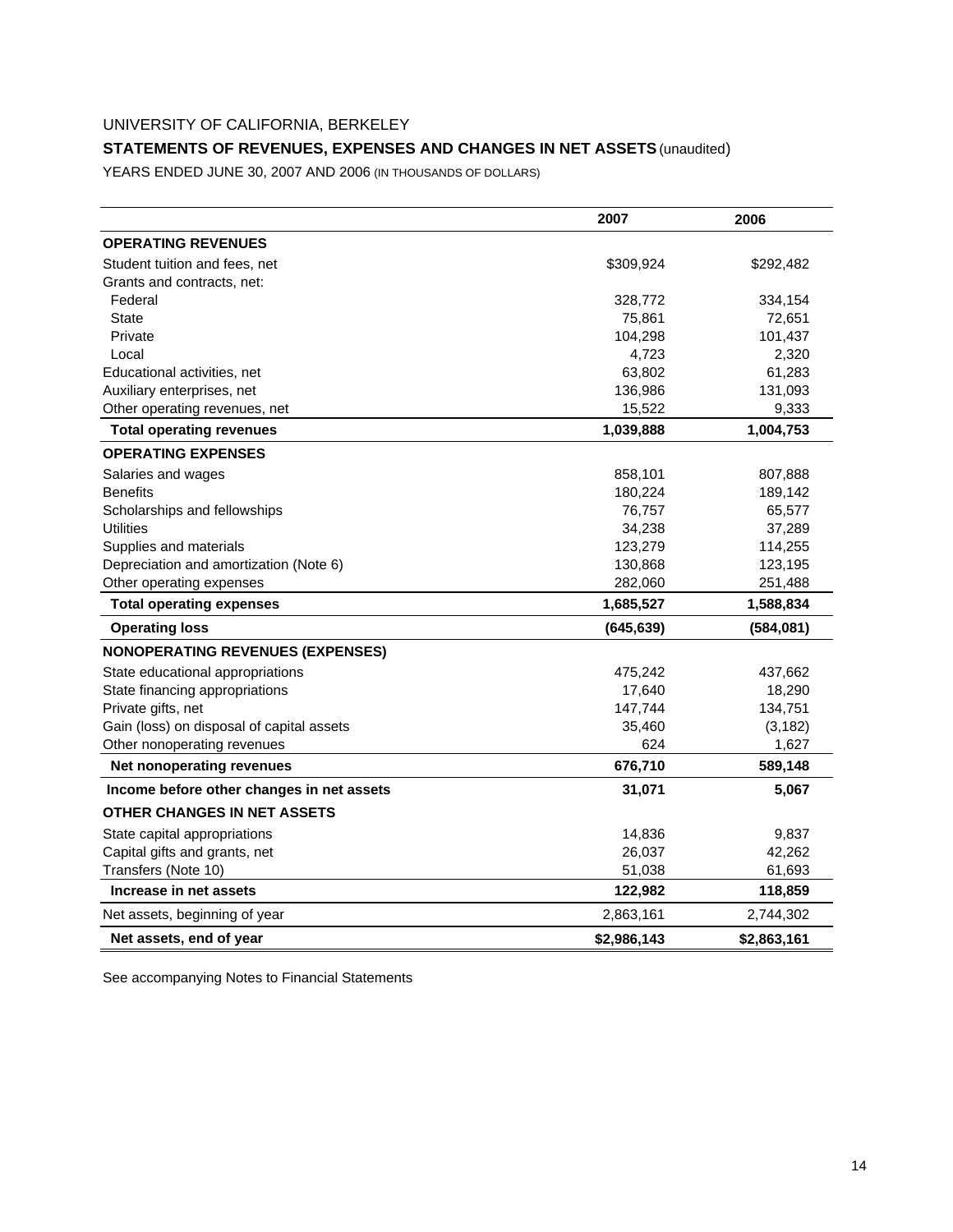### **STATEMENTS OF CASH FLOWS** (unaudited)

YEARS ENDED JUNE 30, 2007 AND 2006 (IN THOUSANDS OF DOLLARS)

|                                                                 | 2007       | 2006       |
|-----------------------------------------------------------------|------------|------------|
| <b>CASH FLOWS FROM OPERATING ACTIVITIES</b>                     |            |            |
| Student tuition and fees                                        | \$310,395  | \$285,407  |
| Grants and contracts                                            | 517,550    | 503,509    |
| <b>Educational activities</b>                                   | 63,982     | 60,639     |
| Auxiliary enterprises                                           | 141,962    | 131,989    |
| Collection of loans from students and employees                 | 6,080      | 6,092      |
| Payments to employees                                           | (868, 108) | (841, 340) |
| Payments for benefits                                           | (171, 183) | (187, 623) |
| Payments to suppliers and utilities                             | (415, 305) | (396, 286) |
| Payments for scholarships and fellowships                       | (76, 506)  | (65, 577)  |
| Loans issued to students and employees                          | (5,309)    | (8,360)    |
| Other receipts                                                  | 21,884     | 8,203      |
| Net cash used by operating activities                           | (474, 558) | (503, 347) |
| <b>CASH FLOWS FROM NONCAPITAL FINANCING ACTIVITIES</b>          |            |            |
| State educational appropriations                                | 474,705    | 437,662    |
| Gifts received for other than capital purposes                  | 147,423    | 123,694    |
| Student direct lending receipts                                 | 113,819    | 110,885    |
| Student direct lending payments                                 | (113, 819) | (110, 885) |
| Other receipts                                                  | 5,395      | 2,770      |
| Net cash provided by noncapital financing activities            | 627,523    | 564,126    |
| <b>CASH FLOWS FROM CAPITAL AND RELATED FINANCING ACTIVITIES</b> |            |            |
| State capital appropriations                                    | 15,538     | 8,140      |
| State financing appropriations                                  | 18,957     | 18,121     |
| Capital gifts and grants                                        | 19,340     | 51,877     |
| Proceeds from debt                                              | 22,457     | 34,743     |
| Proceeds from the sale of capital assets                        | 41,986     | 119        |
| Purchase of capital assets                                      | (293, 071) | (227, 188) |
| Principal paid on debt and capital leases                       | (3, 419)   | (3,256)    |
| Interest paid on debt and capital leases                        | (791)      | 670        |
| Net cash used by capital and related financing activities       | (179,003)  | (116, 774) |
|                                                                 |            |            |
| <b>CASH FLOWS FROM TRANSFERS</b>                                | 51,038     | 61,693     |
| Net increase (decrease) in cash                                 | 25,000     | 5,698      |
| Cash and cash equivalents, beginning of year                    | 821,564    | 815,866    |
| Cash and cash equivalents, end of year                          | \$846,564  | \$821,564  |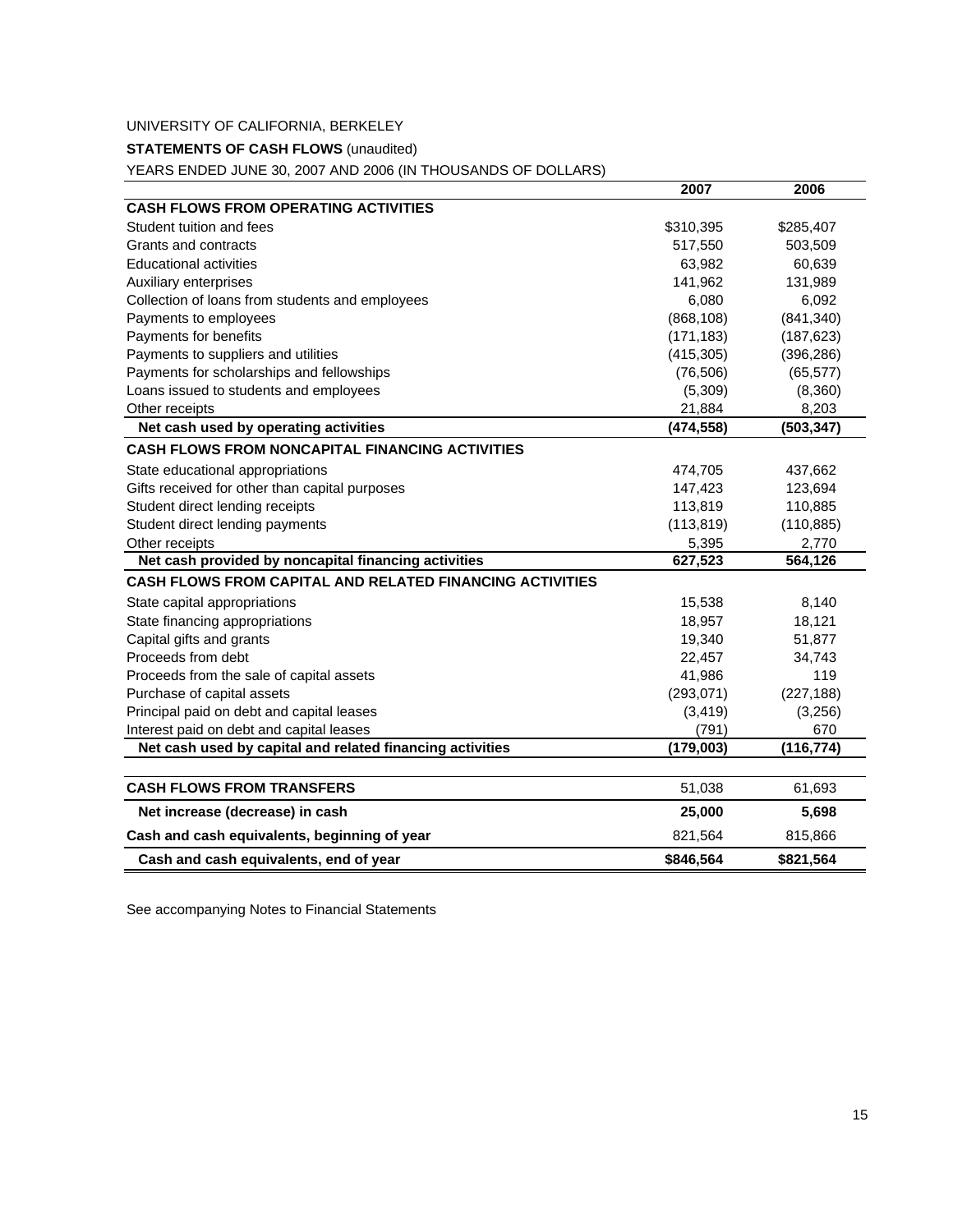### **STATEMENTS OF CASH FLOWS (continued)**

YEARS ENDED JUNE 30, 2007 AND 2006 (IN THOUSANDS OF DOLLARS)

| <b>RECONCILIATION OF OPERATING LOSS TO NET CASH</b><br><b>USED BY OPERATING ACTIVITIES</b><br>(\$645,639)<br>(\$584,081)<br>Operating loss<br>Adjustments to reconcile operating loss to net cash used by operating activities:<br>Depreciation and amortization expense<br>130,868<br>123,195<br>Allowance for doubtful accounts<br>424<br>(48)<br>Change in assets and liabilities:<br>Receivables<br>(1,572)<br>(7, 333)<br>(131)<br>Inventories<br>(553)<br>1,153<br>Other assets<br>3,256<br>22,482<br>3,652<br>Accounts payable<br>Accrued salaries and benefits<br>(33, 389)<br>(55)<br>11,652<br>Deferred revenue<br>(6, 153)<br>Other liabilities<br>6,260<br>(1,893)<br>Net cash used by operating activities<br>(\$474,558)<br>(\$503,347)<br>SUPPLEMENTAL NONCASH ACTIVITIES INFORMATION<br>\$2,434<br>\$2,356<br>Capital assets acquired through capital leases<br>Capital assets acquired with a liability at year-end<br>27,334<br>11,219<br>60,829<br>Investments held by trustees<br>(1, 317)<br>State financing appropriations<br>168<br>Gifts of capital assets<br>3,266<br>3.605<br>Gain/(loss) on disposal of capital assets<br>35,460<br>(3, 182)<br>Debt service for lease-revenue bonds<br>(1,825)<br>(612) | 2007 | 2006 |
|-------------------------------------------------------------------------------------------------------------------------------------------------------------------------------------------------------------------------------------------------------------------------------------------------------------------------------------------------------------------------------------------------------------------------------------------------------------------------------------------------------------------------------------------------------------------------------------------------------------------------------------------------------------------------------------------------------------------------------------------------------------------------------------------------------------------------------------------------------------------------------------------------------------------------------------------------------------------------------------------------------------------------------------------------------------------------------------------------------------------------------------------------------------------------------------------------------------------------------------|------|------|
|                                                                                                                                                                                                                                                                                                                                                                                                                                                                                                                                                                                                                                                                                                                                                                                                                                                                                                                                                                                                                                                                                                                                                                                                                                     |      |      |
|                                                                                                                                                                                                                                                                                                                                                                                                                                                                                                                                                                                                                                                                                                                                                                                                                                                                                                                                                                                                                                                                                                                                                                                                                                     |      |      |
|                                                                                                                                                                                                                                                                                                                                                                                                                                                                                                                                                                                                                                                                                                                                                                                                                                                                                                                                                                                                                                                                                                                                                                                                                                     |      |      |
|                                                                                                                                                                                                                                                                                                                                                                                                                                                                                                                                                                                                                                                                                                                                                                                                                                                                                                                                                                                                                                                                                                                                                                                                                                     |      |      |
|                                                                                                                                                                                                                                                                                                                                                                                                                                                                                                                                                                                                                                                                                                                                                                                                                                                                                                                                                                                                                                                                                                                                                                                                                                     |      |      |
|                                                                                                                                                                                                                                                                                                                                                                                                                                                                                                                                                                                                                                                                                                                                                                                                                                                                                                                                                                                                                                                                                                                                                                                                                                     |      |      |
|                                                                                                                                                                                                                                                                                                                                                                                                                                                                                                                                                                                                                                                                                                                                                                                                                                                                                                                                                                                                                                                                                                                                                                                                                                     |      |      |
|                                                                                                                                                                                                                                                                                                                                                                                                                                                                                                                                                                                                                                                                                                                                                                                                                                                                                                                                                                                                                                                                                                                                                                                                                                     |      |      |
|                                                                                                                                                                                                                                                                                                                                                                                                                                                                                                                                                                                                                                                                                                                                                                                                                                                                                                                                                                                                                                                                                                                                                                                                                                     |      |      |
|                                                                                                                                                                                                                                                                                                                                                                                                                                                                                                                                                                                                                                                                                                                                                                                                                                                                                                                                                                                                                                                                                                                                                                                                                                     |      |      |
|                                                                                                                                                                                                                                                                                                                                                                                                                                                                                                                                                                                                                                                                                                                                                                                                                                                                                                                                                                                                                                                                                                                                                                                                                                     |      |      |
|                                                                                                                                                                                                                                                                                                                                                                                                                                                                                                                                                                                                                                                                                                                                                                                                                                                                                                                                                                                                                                                                                                                                                                                                                                     |      |      |
|                                                                                                                                                                                                                                                                                                                                                                                                                                                                                                                                                                                                                                                                                                                                                                                                                                                                                                                                                                                                                                                                                                                                                                                                                                     |      |      |
|                                                                                                                                                                                                                                                                                                                                                                                                                                                                                                                                                                                                                                                                                                                                                                                                                                                                                                                                                                                                                                                                                                                                                                                                                                     |      |      |
|                                                                                                                                                                                                                                                                                                                                                                                                                                                                                                                                                                                                                                                                                                                                                                                                                                                                                                                                                                                                                                                                                                                                                                                                                                     |      |      |
|                                                                                                                                                                                                                                                                                                                                                                                                                                                                                                                                                                                                                                                                                                                                                                                                                                                                                                                                                                                                                                                                                                                                                                                                                                     |      |      |
|                                                                                                                                                                                                                                                                                                                                                                                                                                                                                                                                                                                                                                                                                                                                                                                                                                                                                                                                                                                                                                                                                                                                                                                                                                     |      |      |
|                                                                                                                                                                                                                                                                                                                                                                                                                                                                                                                                                                                                                                                                                                                                                                                                                                                                                                                                                                                                                                                                                                                                                                                                                                     |      |      |
|                                                                                                                                                                                                                                                                                                                                                                                                                                                                                                                                                                                                                                                                                                                                                                                                                                                                                                                                                                                                                                                                                                                                                                                                                                     |      |      |
|                                                                                                                                                                                                                                                                                                                                                                                                                                                                                                                                                                                                                                                                                                                                                                                                                                                                                                                                                                                                                                                                                                                                                                                                                                     |      |      |
|                                                                                                                                                                                                                                                                                                                                                                                                                                                                                                                                                                                                                                                                                                                                                                                                                                                                                                                                                                                                                                                                                                                                                                                                                                     |      |      |
|                                                                                                                                                                                                                                                                                                                                                                                                                                                                                                                                                                                                                                                                                                                                                                                                                                                                                                                                                                                                                                                                                                                                                                                                                                     |      |      |
|                                                                                                                                                                                                                                                                                                                                                                                                                                                                                                                                                                                                                                                                                                                                                                                                                                                                                                                                                                                                                                                                                                                                                                                                                                     |      |      |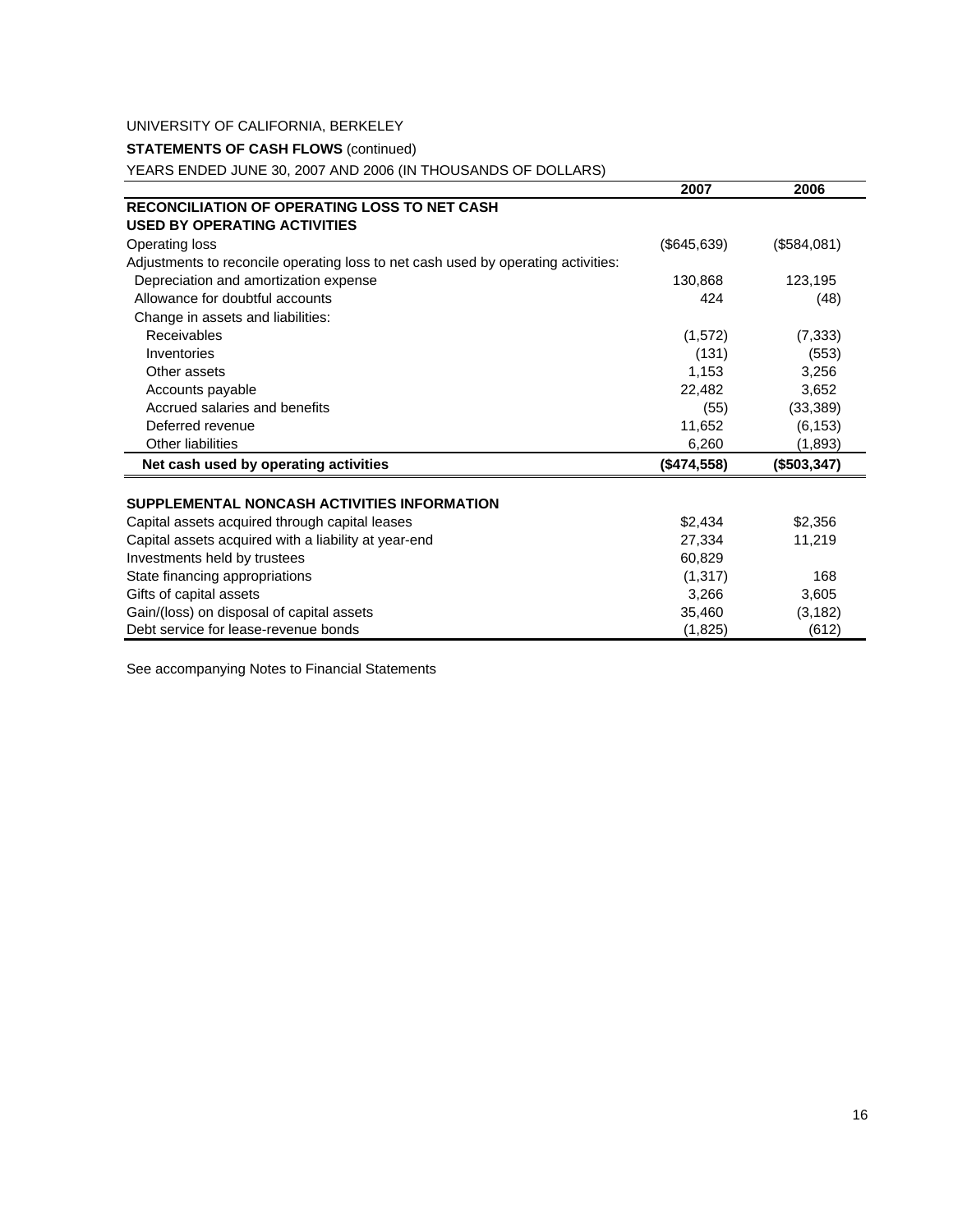**Notes to Financial Statements (unaudited)**

Years Ended June 30, 2007 and 2006

#### **ORGANIZATION**

Founded in 1868, the University of California, Berkeley (Berkeley) is the original campus of the ten-campus University of California (UC). UC is a public, state-supported institution administered by the corporation, "The Regents of the University of California" (The Regents), with a mission of teaching, research and public service. The Regents is vested with full powers of organization and government, subject only to such legislative control necessary to ensure the security of its funds and compliance with certain statutory and administrative requirements. The majority of the 26 members of The Regents are appointed by the governor and approved by the State Senate. Various Berkeley programs and capital outlay projects are funded through appropriations from the state's annual Budget Act. Berkeley is subject to the bylaws, standing orders and policies established by The Regents and the Office of the President, the executive head of UC.

#### **FINANCIAL REPORTING ENTITY**

Berkeley's financial statements include the accounts of the campus only. Accounts for separate, but related organizations, such as the E. O. Lawrence Berkeley National Laboratory, associated student organizations, and booster and alumni organizations are not included in the reporting entity because Berkeley does not have fiduciary responsibility for these organizations or the organizations' balances and activities are insignificant compared to Berkeley's amounts.

The University of California, Berkeley Foundation (the "Foundation") is a legally separate not-for-profit organization dedicated to providing to Berkeley the financial benefits generated from its fundraising efforts and investment earnings. Condensed Foundation financial statement balances are presented in Note 12.

#### **SIGNIFICANT ACCOUNTING POLICIES**

Berkeley's financial statements have been prepared in accordance with accounting principles generally accepted in the United States of America, including all applicable effective statements of the Governmental Accounting Standards Board (GASB) and all statements of the Financial Accounting Standards Board through November 30, 1989, using the economic resources measurement focus and the accrual basis of accounting. Berkeley's financial statements have not been individually audited but rather are audited as part of the UC financial statement audit.

The significant accounting policies of Berkeley are summarized below.

#### **Cash and cash equivalents**

Berkeley considers all balances in its demand deposit accounts and its deposits in UC's Short Term Investment Pool (STIP) to be cash for the purposes of the statements of net assets and statements of cash flows.

Berkeley's STIP balances are recorded at historical cost. Income earned on STIP is distributed by UC to Berkeley based on Berkeley's average investment in the pool.

#### **Investments held by trustees**

Investments held by trustees are primarily recorded at fair value.

#### **Accounts receivable**

Accounts receivable include reimbursements due from state and federal sponsors of externally funded research, local government and private grants and contracts, and amounts due from students for educational activities and services.

#### **Pledges receivable**

Unconditional pledges of private gifts to Berkeley in the future are recorded as pledges receivable and revenue in the year promised at the present value of expected cash flows. Conditional pledges are recognized as receivables and revenues when the specified conditions are met.

#### **Notes and mortgages receivable**

Loans to students are provided from federal student loan programs and from other sources. Home mortgage loans, primarily to faculty, are provided from the STIP and from other sources.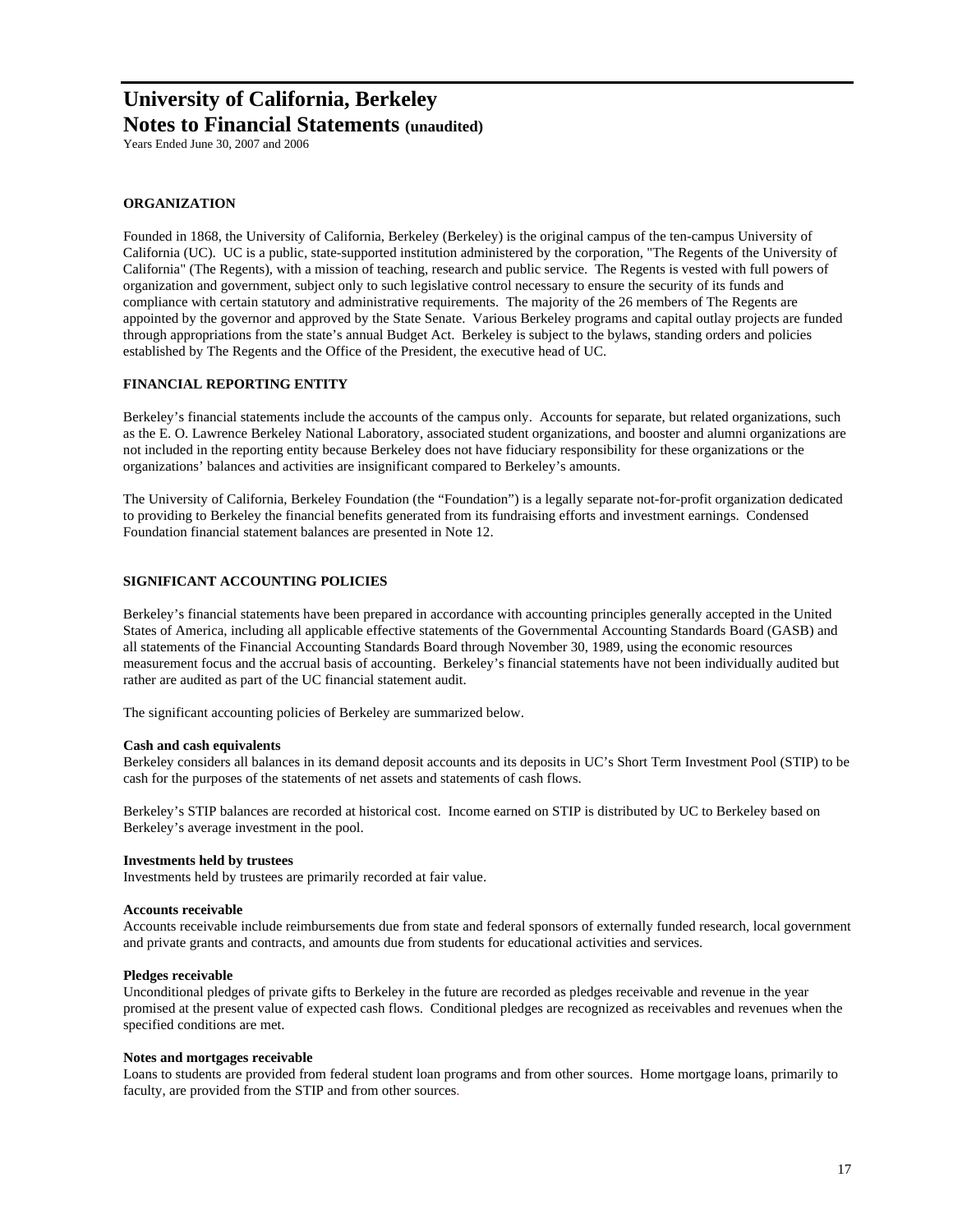## **Notes to Financial Statements (unaudited)**

Years Ended June 30, 2007 and 2006

#### **Inventories**

Inventories are valued at cost, typically determined under the weighted average method, which is not in excess of net realizable value.

#### **Capital assets**

Land, infrastructure, buildings and improvements, equipment, libraries and collections and special collections are recorded at cost at the date of acquisition, or estimated fair value at the date of donation in the case of gifts. Estimates of fair value involve assumptions and estimation methods that are uncertain and, therefore, the estimates could differ from actual results. Capital leases are recorded at the present value of future minimum lease payments. Significant additions, replacements, major repairs, and renovations to infrastructure and buildings are generally capitalized if the cost exceeds \$35,000 and if they have a useful life of more than one year. Minor renovations are charged to operations. Equipment with a cost in excess of \$5,000 and a useful life of more than one year is capitalized. All costs of land, library collections, and special collections are capitalized**.** 

Depreciation is calculated using the straight-line method over the estimated economic life of the asset. Leasehold improvements are amortized using the straight-line method over the shorter of the life of the applicable lease or the economic life of the asset.

| Estimated economic lives are generally as follows: |                            |               |
|----------------------------------------------------|----------------------------|---------------|
|                                                    | Infrastructure             | 25 years      |
|                                                    | Buildings and improvements | $15-33$ years |
|                                                    | Equipment                  | $2-20$ years  |
|                                                    | Computer software          | 3-7 years     |
|                                                    | Library books and material | 15 years      |

Capital assets acquired through federal grants and contracts where the federal government retains a reversionary interest are also capitalized and depreciated.

Inexhaustible capital assets, such as land or special collections that are protected, preserved and held for public exhibition, education or research, including art, museum, scientific and rare book collections are not depreciated.

Interest on borrowings to finance facilities is capitalized during construction, net of any investment income earned during the temporary investment of project related borrowings.

#### **Deferred revenue**

Deferred revenue primarily includes amounts received from grant and contract sponsors that have not been earned under the terms of the agreement and other revenue billed in advance of the event, such as student tuition and fees and fees for housing and dining services.

#### **Federal refundable loans**

Certain loans to students are administered by Berkeley with funding primarily supported by the federal government. Berkeley's statement of net assets includes both the notes receivable and the related federal refundable loan liability representing federal capital contributions owed upon termination of the program.

#### **Net assets**

Net assets are required to be classified for accounting and reporting purposes into the following categories:

#### **Invested in capital assets, net of related debt**

This category includes all of Berkeley's capital assets, net of accumulated depreciation, reduced by outstanding principal balances of debt reported in Berkeley's accounts attributable to the acquisition, construction, or improvement of those assets.

#### **Restricted expendable**

Berkeley classifies net assets resulting from transactions with purpose restrictions as restricted net assets until the specific resources are used for the required purpose. Net assets whose use by Berkeley is subject to externally-imposed restrictions that can be fulfilled by actions of Berkeley pursuant to those restrictions are classified as restricted expendable net assets. Net assets subject to externally-imposed restrictions that must be retained in perpetuity are classified as nonexpendable net assets. Such net assets (including permanent endowment funds) are recorded by UC and are not recorded in Berkeley's accounts.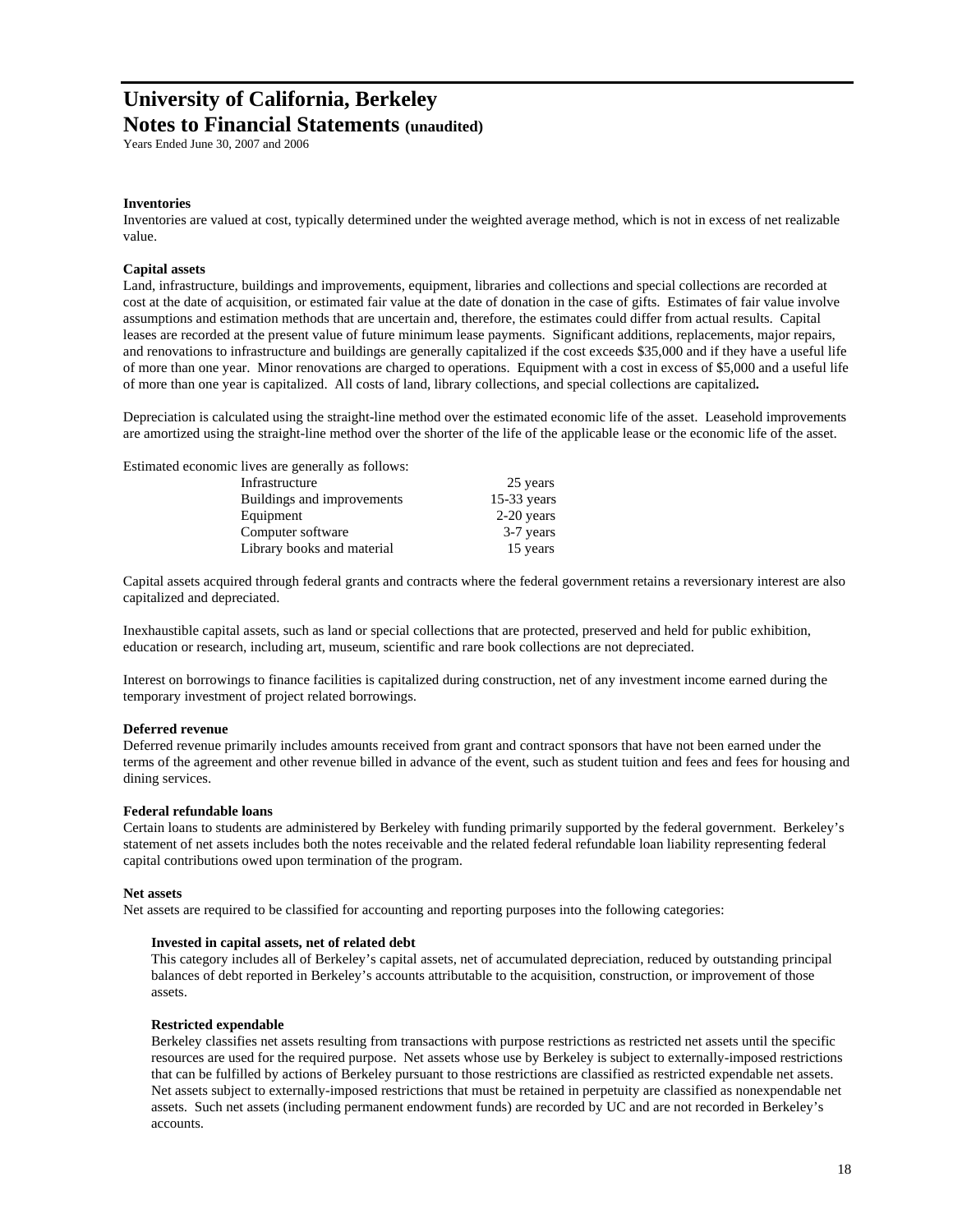## **Notes to Financial Statements (unaudited)**

Years Ended June 30, 2007 and 2006

#### **Unrestricted**

Net assets that are neither externally restricted nor invested in capital assets, net of related debt, are classified as unrestricted net assets. Unrestricted net assets may be designated for specific purposes by management or the Regents. Substantially all unrestricted net assets are allocated for academic and research initiatives or programs, for capital programs, or for other purposes.

Expenses are charged to either restricted or unrestricted net assets based upon a variety of factors, including consideration of prior and future revenue sources, the types of expense incurred, Berkeley's budgetary policies surrounding the various revenue sources, or whether the expense is a recurring cost.

#### **Revenues and expenses**

Operating revenues include receipts from student tuition and fees, grants and contracts for specific operating activities, and sales and services from educational activities and auxiliary enterprises. Operating expenses incurred in conducting the programs and services of Berkeley are presented in the statement of revenues, expenses and changes in net assets as operating activities.

Certain significant revenues relied upon and budgeted for fundamental operational support of the core instructional mission of Berkeley are mandated by the GASB to be recorded as nonoperating revenues, including state educational appropriations and private gifts, since the GASB does not consider them to be related to the principal operating activities of Berkeley.

Nonoperating revenues and expenses include state educational appropriations (for the support of Berkeley's operating expenses), state financing appropriations, private gifts for other than capital purposes, and loss on the disposal of capital assets.

State capital appropriations and capital gifts and grants are classified as other changes in net assets.

#### **Student tuition and fees**

Substantially all of the student tuition and fees provide for current operations of Berkeley. A small portion of the student fees, reported as capital gifts and grants, is required for debt service associated with student union and recreational centers. Certain waivers of student tuition and fees considered to be scholarship allowances are recorded as an offset to revenue.

#### **State appropriations**

The state of California provides appropriations to UC on an annual basis. Berkeley's allocated share of state educational appropriations is recognized as nonoperating revenue; however, the related expenses are incurred to support either educational operations or other specific operating purposes. State financing appropriations provide for principal and interest payments associated with lease-purchase agreements with the State Public Works Board and are also reported as non-operating revenue. State appropriations for capital projects are recorded as revenue under other changes in net assets when related expenditures are incurred. Special state appropriations for AIDS, tobacco, and breast cancer research are reported as grant revenue.

#### **Grant and contract revenue**

Berkeley receives grant and contract revenue from governmental and private sources. Berkeley recognizes revenue associated with the direct costs of sponsored programs as the related expenditures are incurred. Recovery of facilities and administrative costs of federally sponsored programs is at cost reimbursement rates negotiated with UC's federal cognizant agency, the U.S. Department of Health and Human Services. For the year ended June 30, 2007, the facilities and administrative cost recovery totaled \$77.4 million, \$59.2 million from federally sponsored programs and \$18.2 million from other sponsors. For the year ended June 30, 2006, the facilities and administrative cost recovery totaled \$77.0 million, \$59.8 million from federally sponsored programs and \$17.2 million from other sponsors.

#### **Scholarship allowances**

Berkeley recognizes certain scholarship allowances, including both financial aid and fee waivers, as the difference between the stated charge for tuition and fees, housing and dining charges, recreational center fees, etc. and the amount that is paid by the student, as well as third parties making payments on behalf of the student. Payments of financial aid made directly to students are classified as scholarship and fellowship expenses.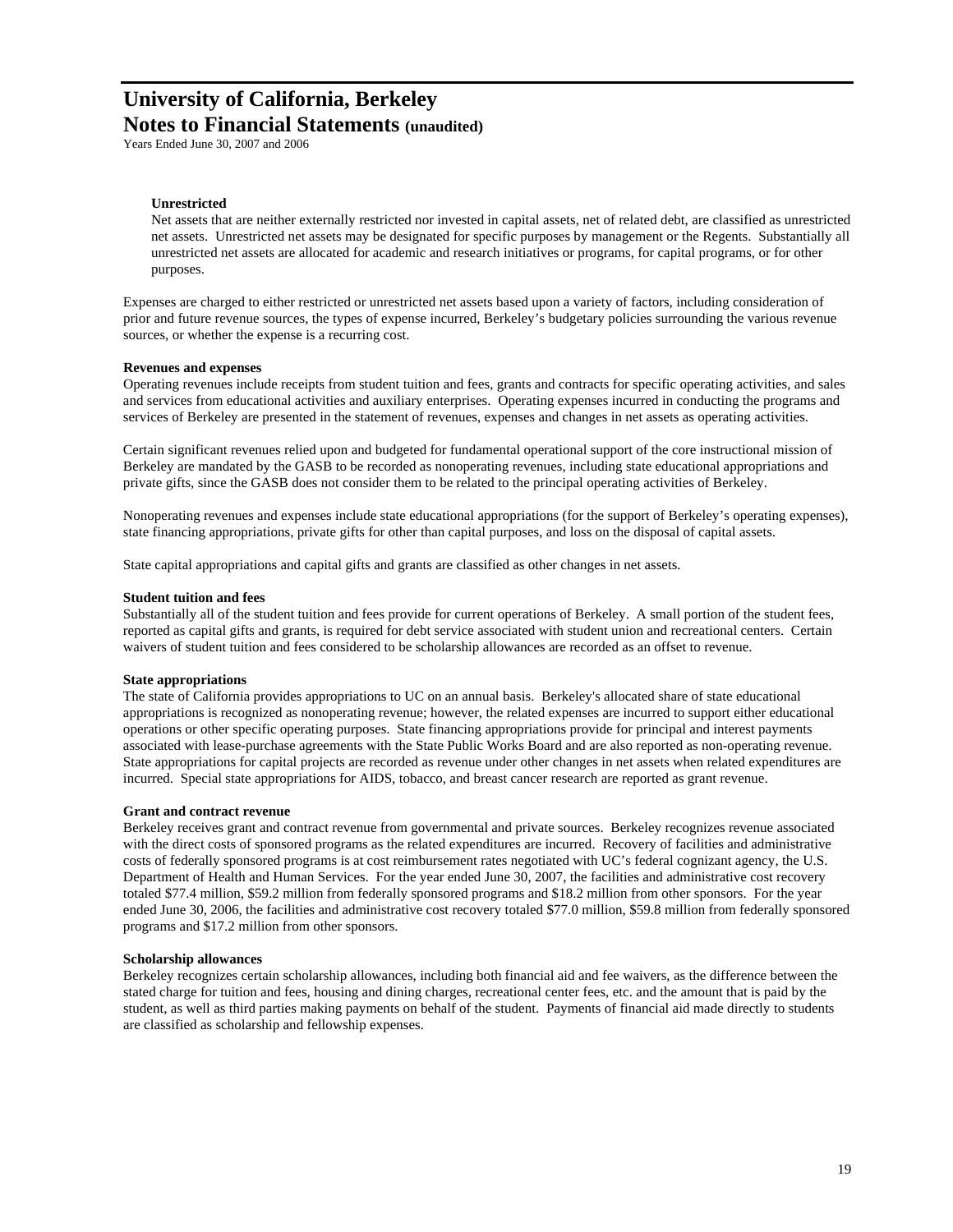## **Notes to Financial Statements (unaudited)**

Years Ended June 30, 2007 and 2006

Scholarship allowances in the following amounts are recorded as an offset to revenues for the years ended June 30, 2007 and 2006 (in thousands of dollars):

|                               | 2007      | 2006      |
|-------------------------------|-----------|-----------|
| Student tuition and fees      | \$97,569  | \$93,772  |
| Auxiliary enterprises         | 27,669    | 26,995    |
| <b>Scholarship allowances</b> | \$125,238 | \$120,767 |

#### **Compensated absences**

Berkeley accrues annual leave, including employer-related costs, for employees at rates based upon length of service and job classification and compensatory time based upon job classification and hours worked.

#### **Endowment spending**

Under provisions of California law, the Uniform Management of Institutional Funds Act allows for investment income, as well as a portion of realized and unrealized gains, to be expended for the operational requirements of Berkeley programs.

#### **Tax exemption**

As a UC campus, Berkeley is qualified as a tax-exempt organization under the provisions of Section  $501(c)$  (3) of the Internal Revenue Code and is exempt from federal and state income taxes on related income.

#### **Use of estimates**

The preparation of financial statements in conformity with accounting principles generally accepted in the United States of America requires management to make estimates and assumptions that affect the reported amounts of assets and liabilities and disclosure of contingent assets and liabilities at the date of the financial statements and the reported amounts of revenues and expenditures during the reporting period. Although management believes the estimates and assumptions are reasonable, they are based upon information available at the time the estimate or judgment is made, and actual amounts could differ from those estimates.

#### **Comparative information**

Certain reclassifications have been made to the 2006 financial information in order to conform to the 2007 presentation.

#### **New accounting pronouncements**

In August 2004, the GASB issued Statement No. 45, Accounting and Financial Reporting by Employers for Postemployment Benefits Other Than Pensions, effective for Berkeley's fiscal year beginning July 1, 2007. Statement No. 45 requires accrualbased measurement, recognition and disclosure of other postemployment benefits (OPEB) expense, such as retiree medical and dental costs, over the employees' years of service, along with the related liability, net of any plan assets. Currently, UC records retiree medical and dental costs as they are paid and does not recognize the liability in the financial statements. Management is currently evaluating the effect that Statement No. 45 will have on Berkeley's financial statements, although it is expected that there will be a significant increase in operating expenses as well as a significant decrease in unrestricted net assets.

In September 2006, the GASB issued Statement No. 48, Sales and Pledges of Receivables and Future Revenues and Intra-Entity Transfers of Assets and Future Revenues, effective for Berkeley's fiscal year beginning July 1, 2007. However, management elected to adopt the statement early for the fiscal year beginning July 1, 2006. This statement establishes criteria to ascertain whether certain transactions should be regarded as a sale or a collateralized borrowing. Berkeley had no transactions in fiscal year 2007 qualifying as sales of receivables or collateralized borrowing.

GASB Statement No. 49, Accounting and Financial Reporting for Pollution Remediation Obligations, issued in November 2006, addresses accounting and financial reporting standards for pollution (including contamination) remediation obligations, i.e., obligations to address the current or potential detrimental effects of existing pollution by participating in pollution remediation activities such as site assessments and cleanups. These obligations will generally require the recognition and reporting of pollution remediation liabilities and, in certain instances, will result in recognition and reporting of capital asset transactions at the time those assets are acquired. GASB Statement No. 49 will be effective for Berkeley's fiscal year beginning July 1, 2008. Management is evaluating the effect Statement No. 49 will have on Berkeley's financial statements.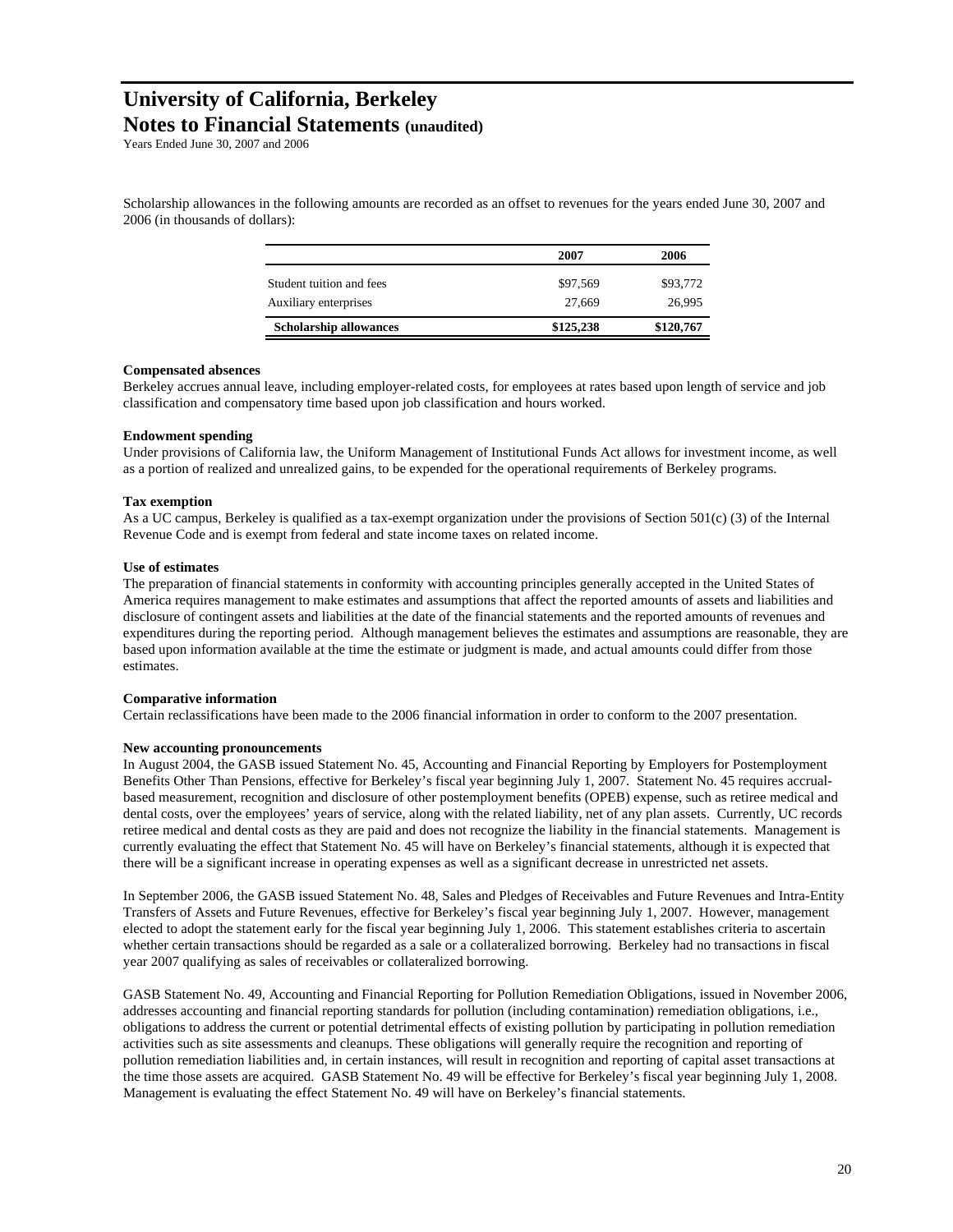## **University of California, Berkeley Notes to Financial Statements (unaudited)**

Years Ended June 30, 2007 and 2006

#### **NOTE 1: CASH AND CASH EQUIVALENTS**

UC maintains centralized management for substantially all of its cash. Accounts are authorized at financial institutions that maintain a minimum credit quality rating of A from an independent bond rating agency. Cash in Berkeley's demand deposit accounts is minimized by sweeping available cash balances into UC's investment accounts on a daily basis. At June 30, 2007 and 2006, the amount of Berkeley's demand deposits, held in nationally recognized banking institutions, was \$2.0 million and \$1.7 million, respectively.

Berkeley does not have a significant exposure to foreign currency risk in demand deposit accounts. Accounts held in foreign countries maintain minimum operating balances with the intent to reduce potential foreign exchange risk while providing an adequate level of liquidity to meet the obligations of the academic programs established abroad. The equivalent U.S. dollar balances required to support research groups in foreign countries were insignificant at June 30, 2007 and 2006 respectively.

The Regents, as the governing Board, is responsible for the oversight of UC's investments and establishes investment policy, which is carried out by UC's Chief Investment Officer. Berkeley's share of investments is associated with the Short Term Investment Pool (STIP). The STIP allows participants to maximize the returns on their short-term cash balances by taking advantage of the economies of scale of investing in a large pool with a broad range of maturities. Cash to provide for payroll, construction expenditures and other operating expenses for Berkeley is invested in the STIP. Investments authorized by the Regents for the STIP include fixed income securities with a maximum maturity of five and one-half years. In addition, the Regents has also authorized loans, primarily to faculty members residing in California, under UC's Mortgage Origination Program with terms up to 40 years. Berkeley's equity in UC's STIP at June 30, 2007 and 2006 was \$844.6 million and \$819.9 million, respectively. Earnings from STIP distributed to Berkeley from the Office of the President was \$34.3 million in 2007 and \$29.1 million in 2006.

#### **NOTE 2: INVESTMENTS HELD BY TRUSTEES**

Berkeley has entered into agreements with trustees to maintain trusts for certain capital projects. In addition, the state of California retains on deposit certain proceeds from the sale of lease-revenue bonds to be used for capital projects. The proceeds are deposited in a commingled U.S. bond fund managed by the State of California Treasurer's Office, as trustee, and distributed as the projects are constructed. In September, 2006, the State Public Works Board (SPWB) sold \$79.9 million in State of California Lease Revenue Bonds 2006 Series E to finance construction of Berkeley's Davis Hall North Replacement Building. The combined fair value of all of the investments and deposits held by trustees was \$78.2 million and \$0.7 million at June 30, 2007 and 2006, respectively.

#### **NOTE 3: ACCOUNTS RECEIVABLE**

Accounts receivable and the allowances for uncollectible amounts at June 30, 2007 and 2006 are as follows (in thousands of dollars):

| Accounts receivable, net                                   | \$79,114                                        | \$24,607                                                             | \$3,317                                              | \$11,982                | \$119,020            |
|------------------------------------------------------------|-------------------------------------------------|----------------------------------------------------------------------|------------------------------------------------------|-------------------------|----------------------|
| Allowance for uncollectible amounts                        | (760)                                           | (821)                                                                | (612)                                                | (4,111)                 | (6,304)              |
| At June 30, 2006<br>Accounts receivable                    | \$79,874                                        | \$25,428                                                             | \$3.929                                              | \$16,093                | \$125,324            |
| Accounts receivable, net                                   | \$80,400                                        | \$28,281                                                             | \$2,680                                              | \$12,536                | \$123,897            |
| Accounts receivable<br>Allowance for uncollectible amounts | \$81.455<br>(1,055)                             | \$29,033<br>(752)                                                    | \$3,603<br>(923)                                     | \$16,709<br>(4,173)     | \$130,800<br>(6,903) |
| At June 30, 2007                                           |                                                 |                                                                      |                                                      |                         |                      |
|                                                            | <b>STATE &amp; FEDERAL</b><br><b>GOVERNMENT</b> | <b>LOCAL GOVT &amp;</b><br><b>PRIVATE</b><br><b>GRANTS/CONTRACTS</b> | <b>AUXILIARY &amp; SERVICE</b><br><b>ENTERPRISES</b> | <b>FEES &amp; OTHER</b> | <b>TOTAL</b>         |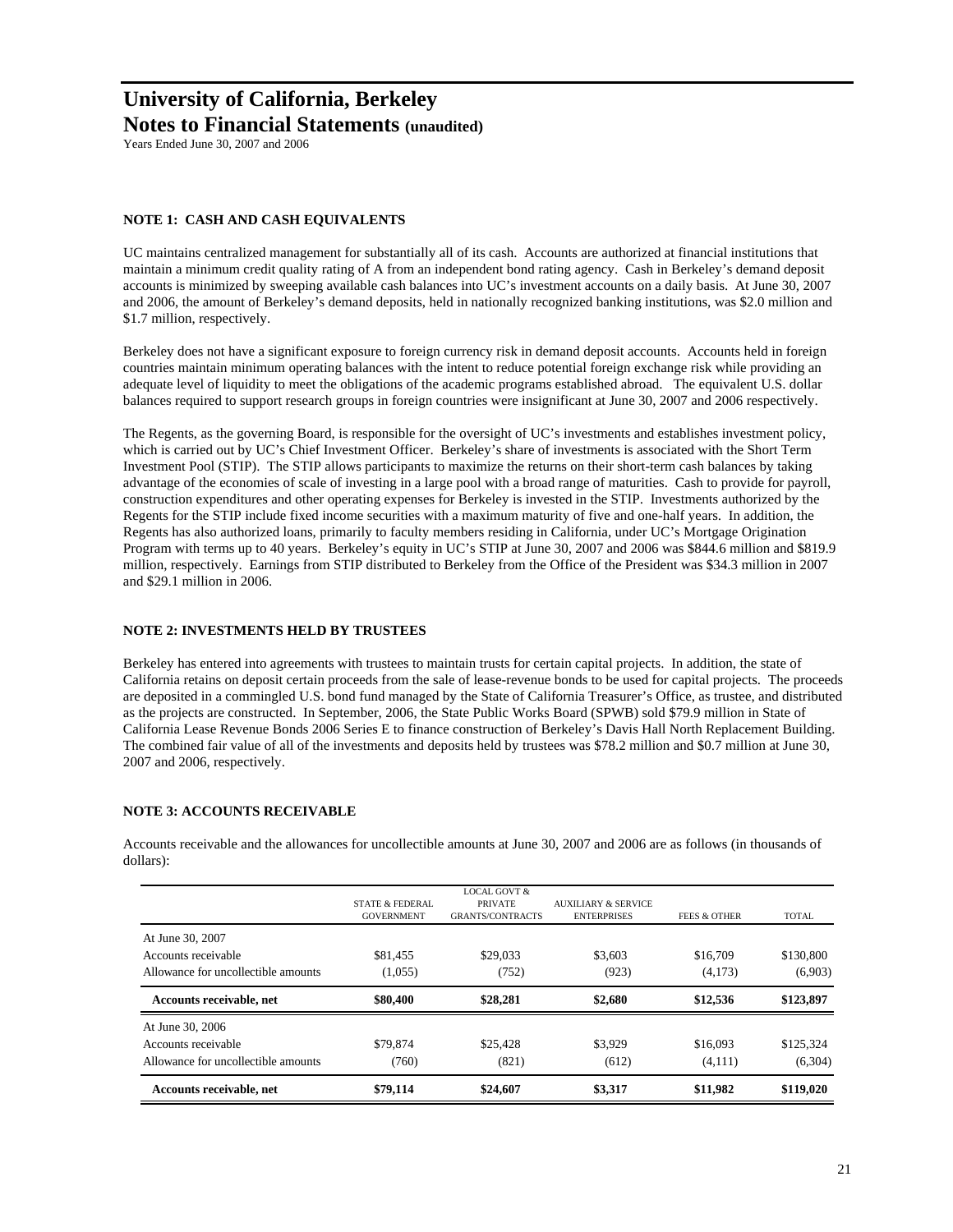**Notes to Financial Statements (unaudited)**

Years Ended June 30, 2007 and 2006

Adjustments to the allowance for doubtful accounts have either increased or (decreased) the following revenues for the years ended June 30, 2007 and 2006 (in thousands of dollars):

|                          | 2007     | 2006        |
|--------------------------|----------|-------------|
| Student tuition and fees | ( \$311) | $(\$2,169)$ |
| Grants and contracts:    |          |             |
| Federal                  | (151)    | (20)        |
| State                    | (1)      | (83)        |
| Private                  | (655)    | (180)       |
| Local                    |          | (7)         |
| Educational activities   | 50       | (211)       |
| Auxiliary enterprises    | (525)    | (129)       |
| Other operating revenues | (60)     | 2,495       |

#### **NOTE 4: PLEDGES RECEIVABLE**

The composition of pledges receivable at June 30, 2007 and 2006 is summarized as follows (in thousand of dollars):

|                                             | 2007      | 2006      |
|---------------------------------------------|-----------|-----------|
| Total pledges receivable outstanding        | \$63,767  | \$82,451  |
| Less: Unamortized discount to present value | (2,896)   | (3,212)   |
| Allowance for uncollectible pledges         | (2,457)   | (24, 576) |
| Total pledges receivable, net               | 58,414    | 54,663    |
| Less: Current portion of pledges receivable | (30, 482) | (13, 721) |
| Noncurrent portion of pledges receivable    | \$27,932  | \$40,942  |

Future pledge payments for each of the five fiscal years subsequent to June 30, 2007 and thereafter are as follows (in thousands of dollars):

| Year Ending June 30                  |          |
|--------------------------------------|----------|
| 2008                                 | \$32,310 |
| 2009                                 | 14,632   |
| 2010                                 | 6,431    |
| 2011                                 | 6,744    |
| 2012                                 | 1,550    |
| 2013 and thereafter                  | 2,100    |
| Total payments on pledges receivable | \$63,767 |

Adjustments to the allowance for doubtful accounts associated with pledges have increased the following revenues for the years ended June 30, 2007 and 2006 (in thousands of dollars):

|                          | 2007 | 2006  |
|--------------------------|------|-------|
| Private gifts            | \$83 | \$718 |
| Capital gifts and grants | 632  | 4.895 |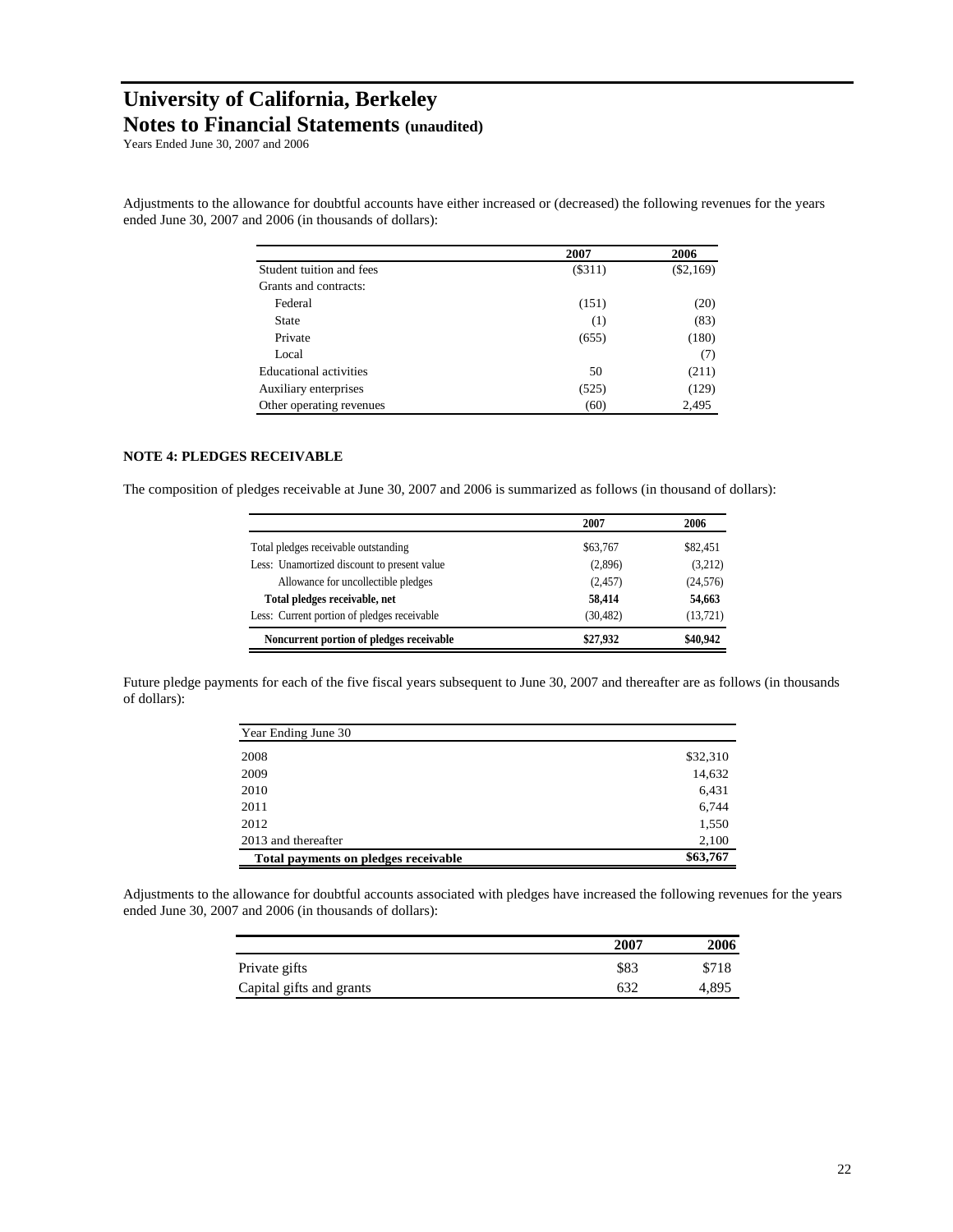### **Notes to Financial Statements (unaudited)**

Years Ended June 30, 2007 and 2006

#### **NOTE 5: NOTES AND MORTGAGES RECEIVABLE**

Notes and mortgages receivable at June 30, 2007 and 2006, along with the related allowances for uncollectible amounts, are as follows (in thousand of dollars):

|                                     |                |              | <b>NONCURRENT</b> |              |
|-------------------------------------|----------------|--------------|-------------------|--------------|
|                                     | <b>CURRENT</b> | <b>NOTES</b> | <b>MORTGAGES</b>  | <b>TOTAL</b> |
| At June 30, 2007                    |                |              |                   |              |
| Notes and mortgage receivable       | \$6,119        | \$23,844     | \$2,730           | \$26,574     |
| Allowance for uncollectible amounts | (209)          | (2,626)      |                   | (2,626)      |
| Notes and mortgage receivable, net  | \$5,910        | \$21,218     | \$2,730           | \$23,948     |
| At June 30, 2006                    |                |              |                   |              |
| Notes and mortgage receivable       | \$5,265        | \$24,516     | \$3,603           | \$28,119     |
| Allowance for uncollectible amounts | (222)          | (2,787)      |                   | (2,787)      |
| Notes and mortgage receivable, net  | \$5,043        | \$21,729     | \$3,603           | \$25,332     |

#### **NOTE 6: CAPITAL ASSETS**

Berkeley's capital asset activity for the year ended June 30, 2007 and 2006 is as follows (in thousands of dollars):

|                                  | 2005        | <b>ADDITIONS</b> | <b>DISPOSALS</b> | 2006        | <b>ADDITIONS</b> | <b>DISPOSALS</b> | 2007        |
|----------------------------------|-------------|------------------|------------------|-------------|------------------|------------------|-------------|
| <b>ORIGINAL COST</b>             |             |                  |                  |             |                  |                  |             |
| Land                             | \$40,084    | \$1,187          | \$0              | \$41,271    | \$6,720          | (S888)           | \$47,103    |
| Infrastructure                   | 31,331      | 2,415            | (51)             | 33.695      | 1,765            |                  | 35,460      |
| Buildings and improvements       | 2.052.924   | 244,436          | (3,267)          | 2,294,093   | 65,869           | (21,090)         | 2,338,872   |
| Equipment                        | 463.479     | 37.951           | (34,940)         | 466,490     | 27,993           | (45, 490)        | 448,993     |
| Libraries and collections        | 745,692     | 26,843           |                  | 772,535     | 32,587           |                  | 805,122     |
| Special collections              | 80.319      | 1.628            | (308)            | 81.639      | 2.445            |                  | 84.084      |
| Construction in progress         | 220.524     | (101, 796)       |                  | 118,728     | 157,997          |                  | 276,725     |
| Capital assets, at original cost | \$3,634,353 | \$212,664        | (\$38,566)       | \$3,808,451 | \$295,376        | ( \$67, 468)     | \$4,036,359 |

|                                           | 2005        | <b>DEPRECIATION AND</b><br><b>AMORTIZATION</b> | <b>DISPOSALS</b> | 2006        | <b>DEPRECIATION AND</b><br><b>AMORTIZATION</b> | <b>DISPOSALS</b> | 2007        |
|-------------------------------------------|-------------|------------------------------------------------|------------------|-------------|------------------------------------------------|------------------|-------------|
| ACCUMULATED DEPRECIATION AND AMORTIZATION |             |                                                |                  |             |                                                |                  |             |
| Infrastructure                            | \$9,678     | \$1.249                                        | \$89             | \$11,016    | \$1,276                                        |                  | \$12,292    |
| Buildings and improvements                | 694,581     | 63,871                                         | (2,143)          | 756,309     | 72,333                                         | (14, 882)        | 813,760     |
| Equipment                                 | 338,854     | 34.104                                         | (31,995)         | 340,963     | 32.568                                         | (42, 840)        | 330,691     |
| Libraries and collections                 | 536,706     | 23.971                                         |                  | 560,677     | 24.691                                         |                  | 585,368     |
| Accumulated depreciation and amortization | \$1,579,819 | \$123,195                                      | (S34.049)        | \$1,668,965 | \$130,868                                      | $(\$57,722)$     | \$1,742,111 |
| Capital assets, net                       | \$2,054,534 |                                                |                  | \$2,139,486 |                                                |                  | \$2,294,248 |

#### **NOTE 7: DEBT**

UC finances Berkeley's construction, renovation and acquisition of facilities and equipment through the issuance of debt obligations. Long-term financing includes capital lease obligations and other borrowings. Most long-term indebtedness for Berkeley's housing and food service operations is carried by UC rather than by Berkeley. Long-term indebtedness for Berkeley's parking operations, the Recreational Sports Facility, deferred maintenance and various other facilities is also carried by UC. Berkeley is assessed the required debt service related to its proportionate share of the systemwide debt by UC.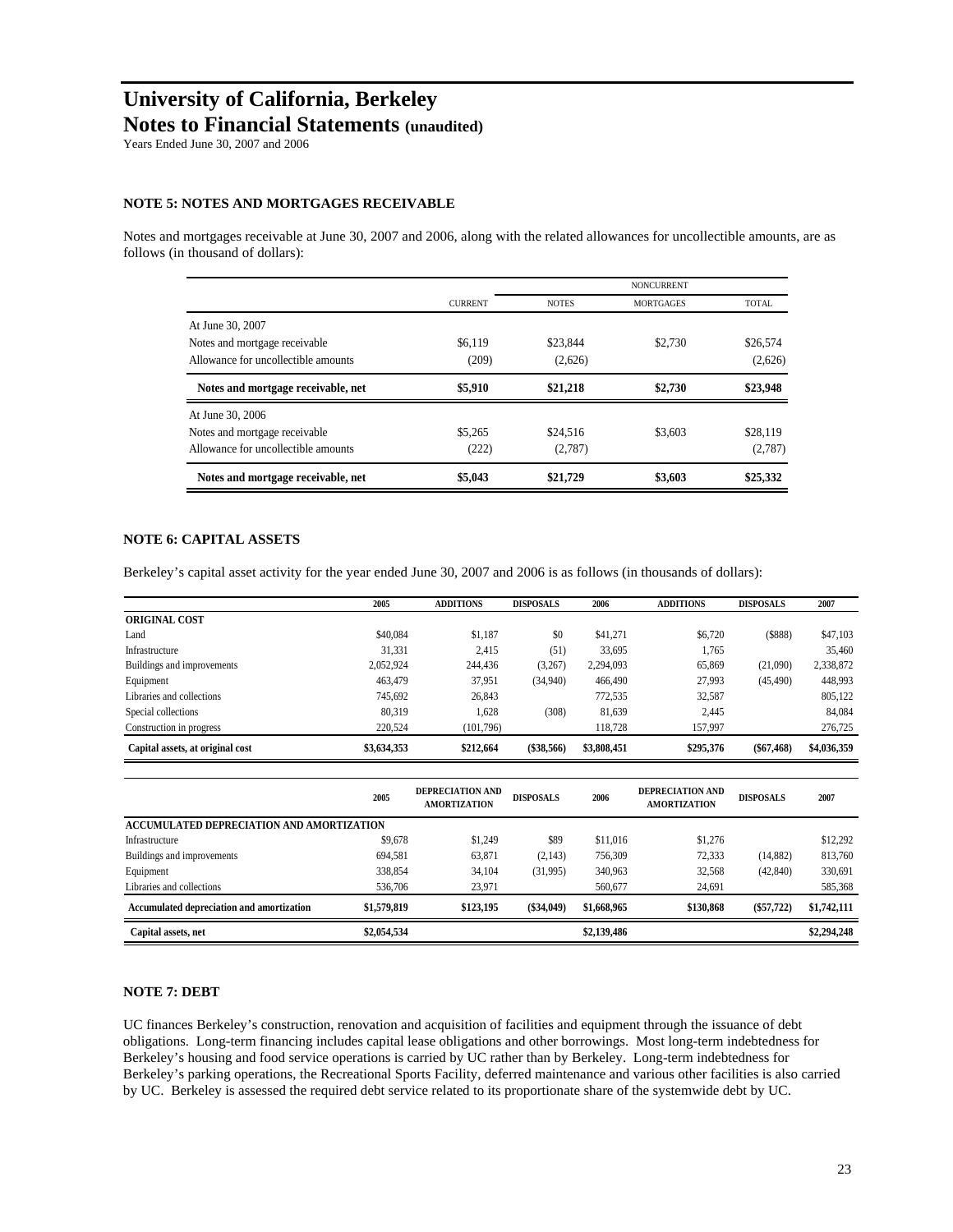## **Notes to Financial Statements (unaudited)**

Years Ended June 30, 2007 and 2006

Berkeley's outstanding debt at June 30, 2007 and 2006 is as follows (in thousands of dollars):

| Noncurrent portion of outstanding debt    |                       |                       | \$84,978  | \$13,338 |
|-------------------------------------------|-----------------------|-----------------------|-----------|----------|
| Less: Current portion of outstanding debt |                       |                       | (33, 586) | (27,270) |
| <b>Total outstanding debt</b>             |                       |                       | 118,564   | 40,608   |
| Mortgages and other borrowings            | 5.83-6.07%            | 2009-2010             | 31.700    | 24,100   |
| Capital lease obligations                 | 3.00-5.25%            | 2012-2032             | \$86,864  | \$16,508 |
| <b>LONG-TERM FINANCING:</b>               |                       |                       |           |          |
|                                           | <b>INTEREST RATES</b> | <b>MATURITY YEARS</b> | 2007      | 2006     |
|                                           |                       |                       |           |          |

Interest expense totaling \$5.4 million and \$5.0 million was capitalized during the construction phase of the projects during the years ended June 30, 2007 and 2006, respectively.

#### **Outstanding Debt Activity**

The activity with respect to Berkeley's current and noncurrent debt for the years ended June 30, 2007 and 2006 is as follows (in thousands of dollars):

|                                         | <b>CAPITAL LEASE</b> | <b>OTHER</b>      |              |
|-----------------------------------------|----------------------|-------------------|--------------|
|                                         | <b>OBLIGATIONS</b>   | <b>BORROWINGS</b> | <b>TOTAL</b> |
| Year ended June 30, 2007                |                      |                   |              |
| Current portion at June 2006            | \$3,170              | \$24,100          | \$27,270     |
| Reclassification from noncurrent        | 3,635                | 6,100             | 9,735        |
| Principal payment                       | (3, 419)             |                   | (3,419)      |
| Current portion at June 30, 2007        | \$3,386              | \$30,200          | \$33,586     |
| Noncurrent portion at June 30, 2006     | \$13,338             | \$                | \$13,338     |
| New obligations                         | 73,775               | 7,600             | 81,375       |
| Reclassification to current             | (3,635)              | (6,100)           | (9, 735)     |
| Noncurrent portion at June 30, 2007     | \$83,478             | \$1,500           | \$84,978     |
| Year ended June 30, 2006                |                      |                   |              |
| Current portion at June 2005            | \$2,962              | \$                | \$2,962      |
| Reclassification from noncurrent        | 3,464                | 24,100            | 27,564       |
| Principal payment                       | (3,256)              |                   | (3,256)      |
| <b>Current portion at June 30, 2006</b> | \$3,170              | \$24,100          | \$27,270     |
| Noncurrent portion at June 30, 2005     | \$26,484             | \$                | \$26,484     |
| New obligations                         | (9,682)              | 24,100            | 14,418       |
| Reclassification to current             | (3,464)              | (24,100)          | (27, 564)    |
| Noncurrent portion at June 30, 2006     | \$13,338             | \$                | \$13,338     |

#### **Capital Leases**

UC has entered into lease-purchase agreements with the State of California that are recorded as capital leases. The state sells lease revenue bonds to finance construction of certain state-owned buildings to be used by UC. During the construction phase, UC acts as agent for the state. Bond proceeds remain on deposit with the state, as trustee, until UC is reimbursed as the project is constructed.

Upon completion, the buildings and equipment are leased to UC under terms and amounts that are sufficient to satisfy the state's lease revenue bond requirements with the understanding that the state will provide financing appropriations to UC to satisfy the annual lease requirements. At the conclusion of the lease term, ownership transfers to UC. Most of the capital lease obligations associated with the lease-purchase agreements with the state and financing construction projects at multiple campuses are carried by UC, and Berkeley is assessed for its share of the related debt service. However, capital lease obligations for which the state has not yet issued bonds are recorded by Berkeley. The capital lease obligations associated with the lease-purchase agreements with the State that are carried by Berkeley and reported in Berkeley's statement of net assets were \$79.9 million at June 30, 2007 and \$8.7 million at June 30, 2006.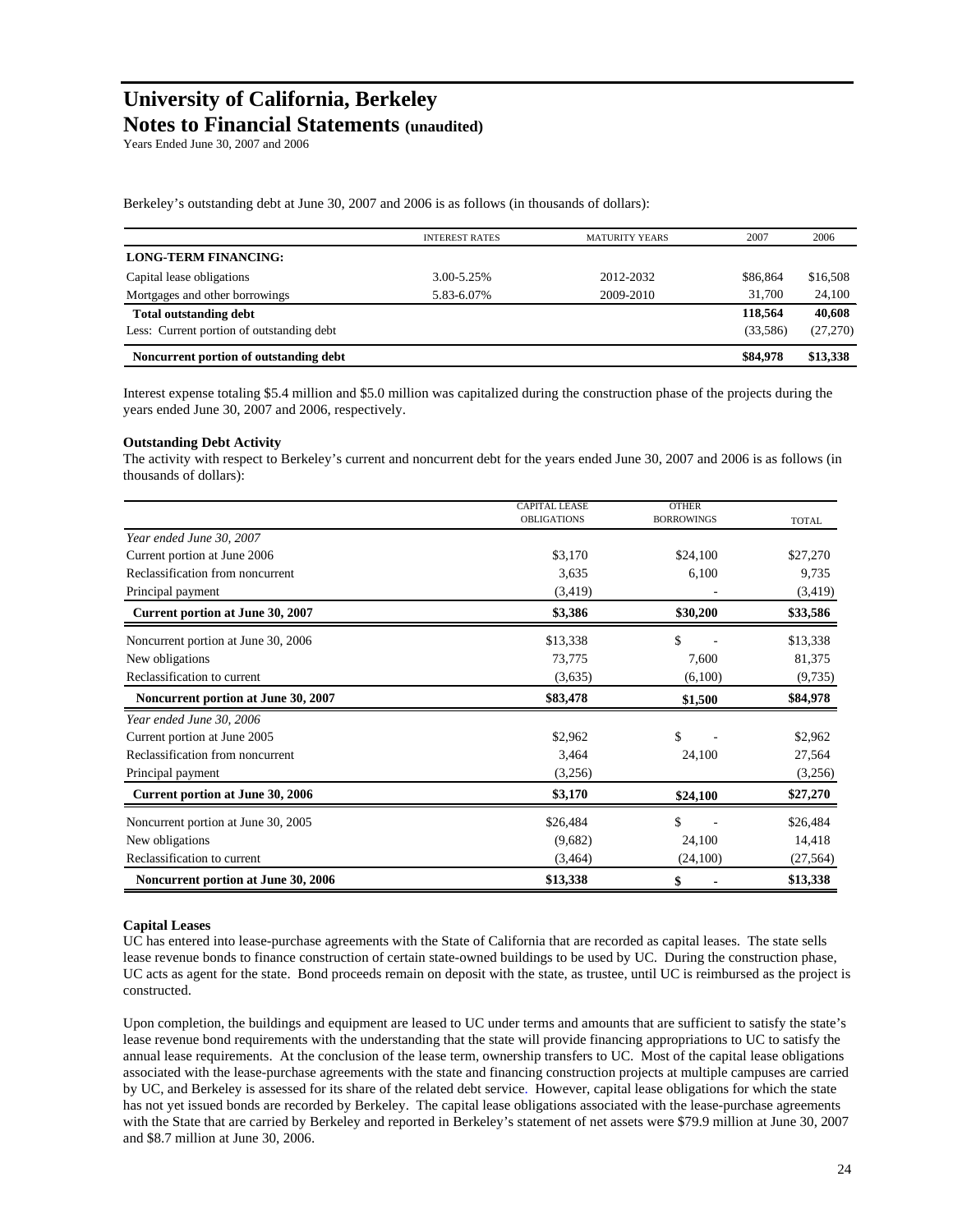**Notes to Financial Statements (unaudited)**

Years Ended June 30, 2007 and 2006

The state of California financing appropriation to Berkeley under the terms of the lease-purchase agreements, recorded as nonoperating revenue in the statement of revenues, expenses and changes in net assets, for the year ended June 30, 2007 and 2006 was \$16.2 million and \$16.8 million, respectively. The principal and interest reported in Berkeley's financial statements as transfers for the years ended June 30, 2007 and 2006 were as follows (in thousands of dollars):

|                         | 2007     | 2006     |
|-------------------------|----------|----------|
| Capital lease principal | \$8,508  | \$8,879  |
| Capital lease interest  | 7.847    | 8,261    |
| Total                   | \$16,355 | \$17,140 |

Capital leases entered into with other lessors, primarily for equipment, totaled \$7.0 million and \$7.8 million for the years ended June 30, 2007and 2006, respectively.

#### **Future Debt Service**

Future debt service payments for each of the five fiscal years subsequent to June 30, 2007 are as follows (in thousands of dollars):

| <b>Year Ending June 30</b>                     | <b>CAPITAL</b><br><b>LEASES</b> | <b>OTHER</b><br><b>BORROWINGS</b> | <b>TOTAL</b><br><b>PAYMENT</b> | <b>PRINCIPAL</b> | <b>INTEREST</b> |
|------------------------------------------------|---------------------------------|-----------------------------------|--------------------------------|------------------|-----------------|
| 2008                                           | \$3,614                         | \$31,356                          | \$34,970                       | \$33,586         | \$1,384         |
| 2009                                           | 2.219                           | 87                                | \$2,306                        | 2.096            | 210             |
| 2010                                           | 1.116                           | 1.536                             | \$2,652                        | 2.566            | 86              |
| 2011                                           | 242                             |                                   | \$242                          | 226              | 16              |
| 2012                                           | 227                             |                                   | \$227                          | 220              | $\tau$          |
| <b>Total future debt service</b>               | 7.418                           | 32,979                            | 40.397                         | \$38,694         | \$1,703         |
| Less: Interest component of                    |                                 |                                   |                                |                  |                 |
| future payments                                | 424                             | 1.279                             | 1,703                          |                  |                 |
| <b>Principal portion of future</b><br>payments | \$6,994                         | \$31,700                          | \$38,694                       |                  |                 |

#### **NOTE 8: OTHER LIABILITIES**

Other current liabilities of \$55.8 million and \$46.5 million and non current liabilities of \$7.6 million and \$4.5 million at June 30, 2007 and 2006, respectively, consisted of compensated absences, deposits, accrued liabilities and funds held for others.

Berkeley participates in UC's self-insurance programs for medical malpractice, workers' compensation, employee health care and general liability claims. These risks are subject to various claim and aggregate limits, with excess liability coverage provided by an independent insurer. Liabilities are recorded by UC when it is probable a loss has occurred and the amount of the loss can be reasonably estimated. These losses include an estimate for claims that have been incurred, but not reported. The estimated liabilities are based upon an independent actuarial determination of the anticipated future payments. Berkeley is assessed for its share of the required insurance expense. Insurance expense of \$5.1 million and \$4.6 million was included in other operating expenses in the statement of revenues, expenses and changes in net assets for the years ended June 30, 2007 and 2006, respectively.

#### **NOTE 9: ENDOWMENTS**

Endowments are held and administered either by UC or by the Foundation. The financial activities for endowments are generally not included in Berkeley's financial statements until such times as expendable amounts are transferred to Berkeley. The endowment income transferred to Berkeley in the years ended June 30, 2007 and 2006 was \$68.3 million and \$66.6 million, respectively. These amounts were included in transfers in the statement of revenues, expenses and changes in net assets.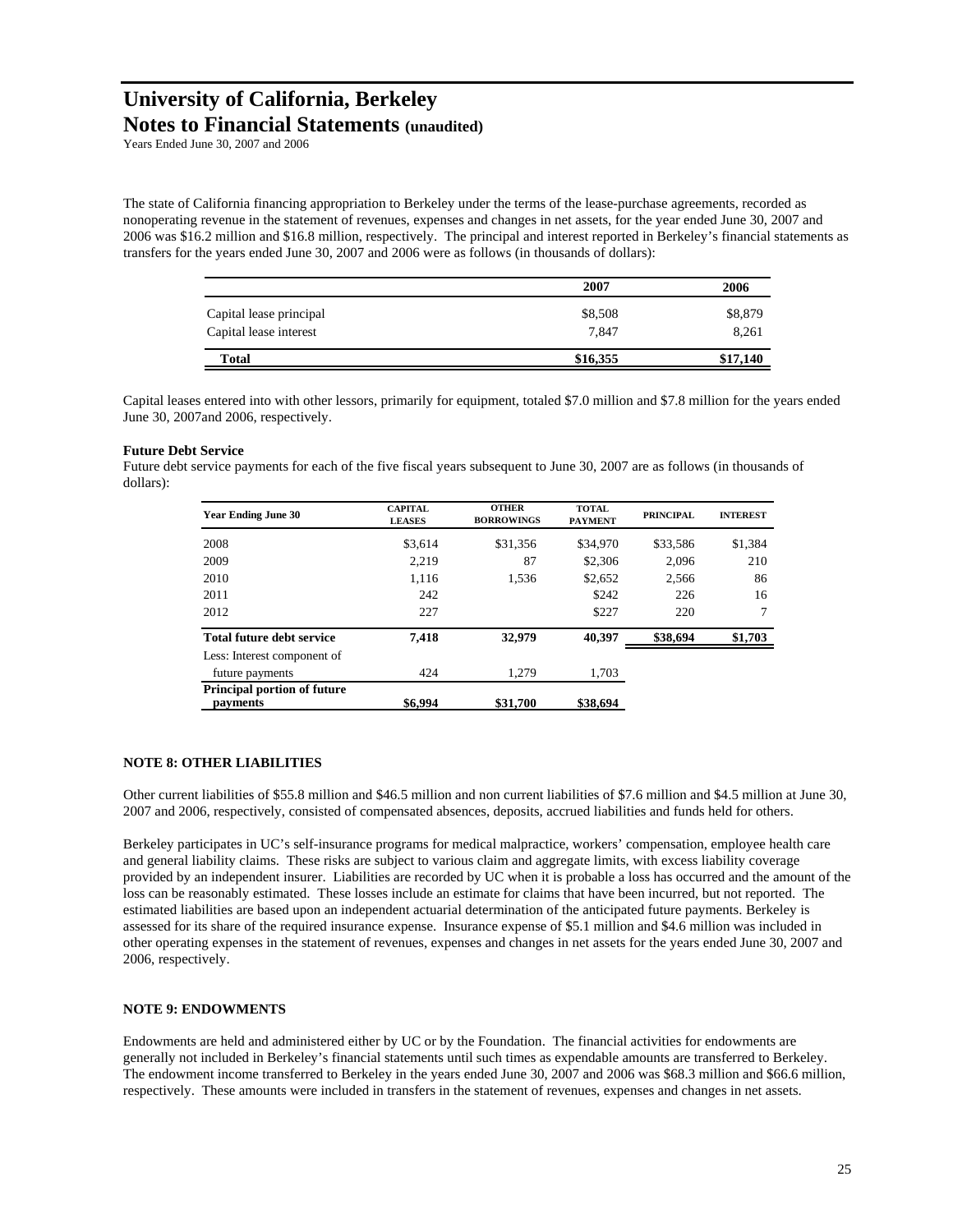## **University of California, Berkeley Notes to Financial Statements (unaudited)**

Years Ended June 30, 2007 and 2006

#### **NOTE 10: TRANSFERS**

Transfers of funds from (to) UC's Office of the President or other UC campuses for the years ended June 30, 2007 and 2006 were as follows (in thousands dollars):

|                                     | 2007      | 2006      |
|-------------------------------------|-----------|-----------|
| Capital projects funding            | \$70,550  | \$70,629  |
| Endowment income                    | 68,315    | 66,641    |
| Short-term investment pool earnings | 34,325    | 29,081    |
| Indirect cost recovery              | (77, 355) | (77,000)  |
| Net revenue for bond programs       | (38, 197) | (32, 830) |
| Debt service                        | (22,505)  | (23,063)  |
| Transfers of net capital assets     | (1,239)   | (1,166)   |
| Other operating funding             | 17,144    | 29,401    |
| <b>Total transfers</b>              | \$51,038  | \$61,693  |

#### **NOTE 11: THE UNIVERSITY OF CALIFORNIA RETIREMENT SYSTEM (UCRS)**

Most Berkeley employees participate in the UCRS. The UCRS consists of the University of California Retirement Plan, a single employer, defined benefit plan funded with UC and employee contributions; the University of California Retirement Savings Program that includes three defined contribution plans with options to participate in internally and externally managed investment portfolios generally funded with employee non-elective and elective contributions; and the California Public Employees Retirement System (PERS) Voluntary Early Retirement Incentive Program (PERS-VERIP), a defined benefit plan for University employees who were members of PERS who elected early retirement. The Board of Regents is the trustee for all UCRS funds. Accordingly, these funds are separately identified in UC's annual financial report.

#### **NOTE 12: CAMPUS FOUNDATION INFORMATION**

Under UC policies approved by The Regents, Berkeley established a separate foundation to provide valuable assistance in fundraising, public outreach and other support for the missions of the campus and UC. Although an independent board governs the Foundation, its assets are dedicated for the benefit of Berkeley. During the years ended June 30, 2007 and 2006, gifts of \$82.4 million and \$66.4 million, respectively, were transferred to the Berkeley campus from the Foundation. These amounts were included in private gifts or capital gifts and grants in the statement of revenues, expenses and changes in net assets.

Condensed Foundation financial statement information for the years ended June 30, 2007 and 2006 is as follows (in thousands of dollars):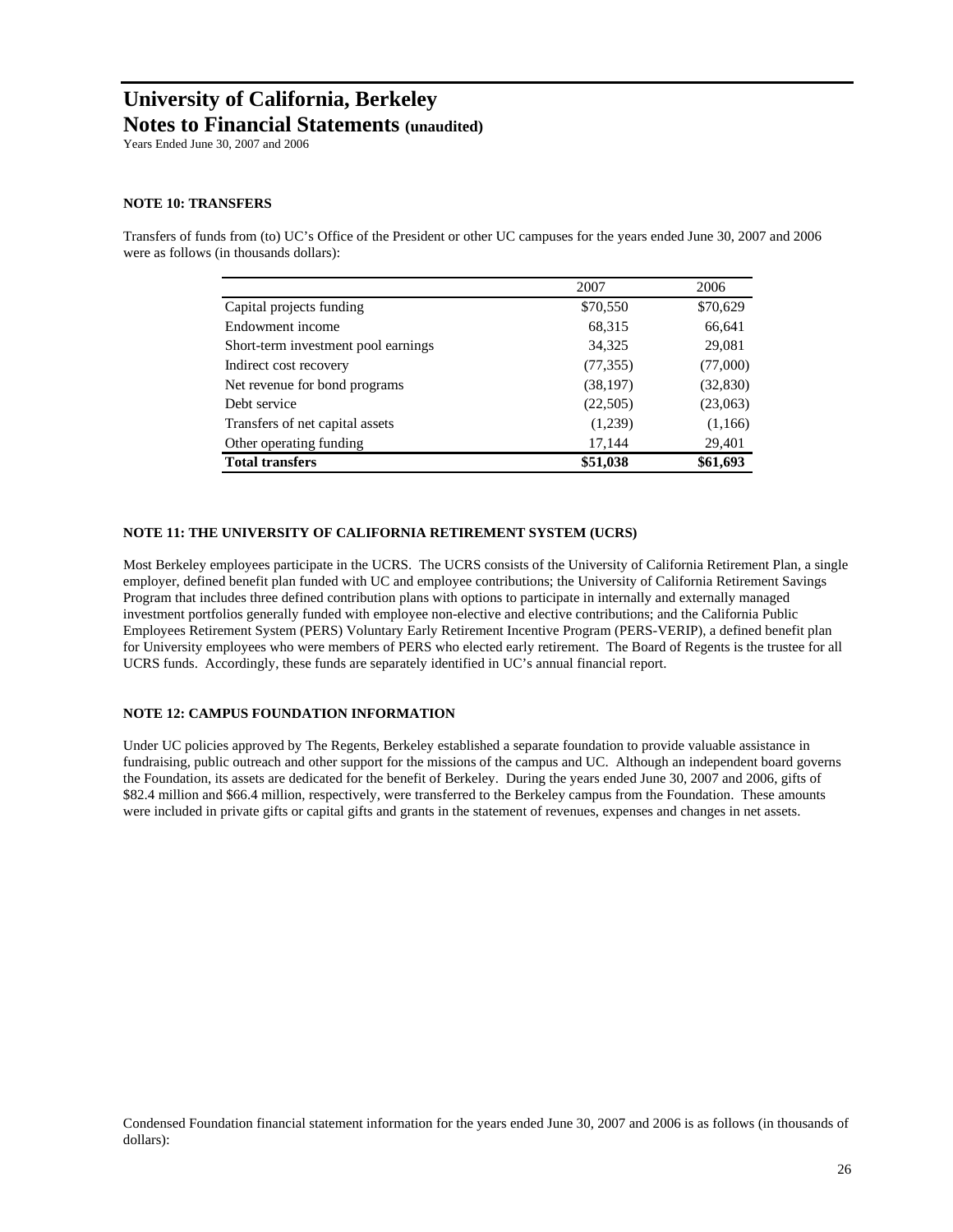### **Notes to Financial Statements (unaudited)**

Years Ended June 30, 2007 and 2006

|                                                                       | 2007                 | 2006                            |
|-----------------------------------------------------------------------|----------------------|---------------------------------|
| <b>CONDENSED STATEMENT OF NET ASSETS</b>                              |                      |                                 |
| Current assets                                                        | \$83,355             | \$65,021                        |
| Noncurrent assets                                                     | 1,071,411            | 919,707                         |
| Total assets                                                          | 1,154,766            | 984,728                         |
| <b>Current liabilities</b>                                            | 11,070               | 10,156                          |
| Noncurrent liabilities                                                | 79,162               | 75,872                          |
| <b>Total liabilities</b>                                              | 90,232               | 86,028                          |
| Restricted                                                            | 1,063,276            | 897,310                         |
| Unrestricted                                                          | 1,258                | 1,390                           |
| Total net assets                                                      | \$1,064,534          | \$898,700                       |
| AND CHANGES IN NET ASSETS<br>Operating revenues                       | \$71,387             | \$80,549                        |
| Operating expenses                                                    | (86, 515)            | (69, 537)                       |
| Operating income (loss)                                               | (15, 128)            | 11,012                          |
| Nonoperating income                                                   | 146,357              | 96,868                          |
| Income before other changes in net assets                             | 131,229              | 107,880                         |
| Permanent endowments                                                  | 34,605               | 28,582                          |
| Increase in net assets                                                | 165,834              | 136,462                         |
| Net assets - beginning of year                                        | 898,700              | 762,238                         |
| Net assets - end of year                                              | \$1,064,534          | \$898,700                       |
| <b>CONDENSED STATEMENT OF CASH FLOWS</b>                              |                      |                                 |
|                                                                       |                      |                                 |
|                                                                       |                      |                                 |
| Net cash provided (used) by:                                          |                      |                                 |
| Operating activities<br>Noncapital financing activities               | (\$12,991)<br>27,653 | 22,317                          |
|                                                                       | (14, 554)            |                                 |
| Net increase (decrease) in cash                                       | 108                  | 682                             |
| Investing activities<br>Cash and cash equivalents - beginning of year | 1,138                | $(\$2,091)$<br>(19, 544)<br>456 |

### **NOTE 13: COMMITMENTS AND CONTINGENCIES**

#### **Contractual Commitments**

Amounts committed but unexpended for construction projects totaled \$347.8 million and \$339.3 million at June 30, 2007 and 2006, respectively.

Berkeley leases land, buildings and equipment under agreements recorded as operating leases. Operating lease expenses for the year ended June 30, 2007 and 2006 were \$19.6 million and \$17.6 million, respectively. The terms of operating leases extend through the year ending 2017.

Future minimum payments on operating leases with an initial or remaining non-cancelable term in excess of one year are as follows (in thousands of dollars):